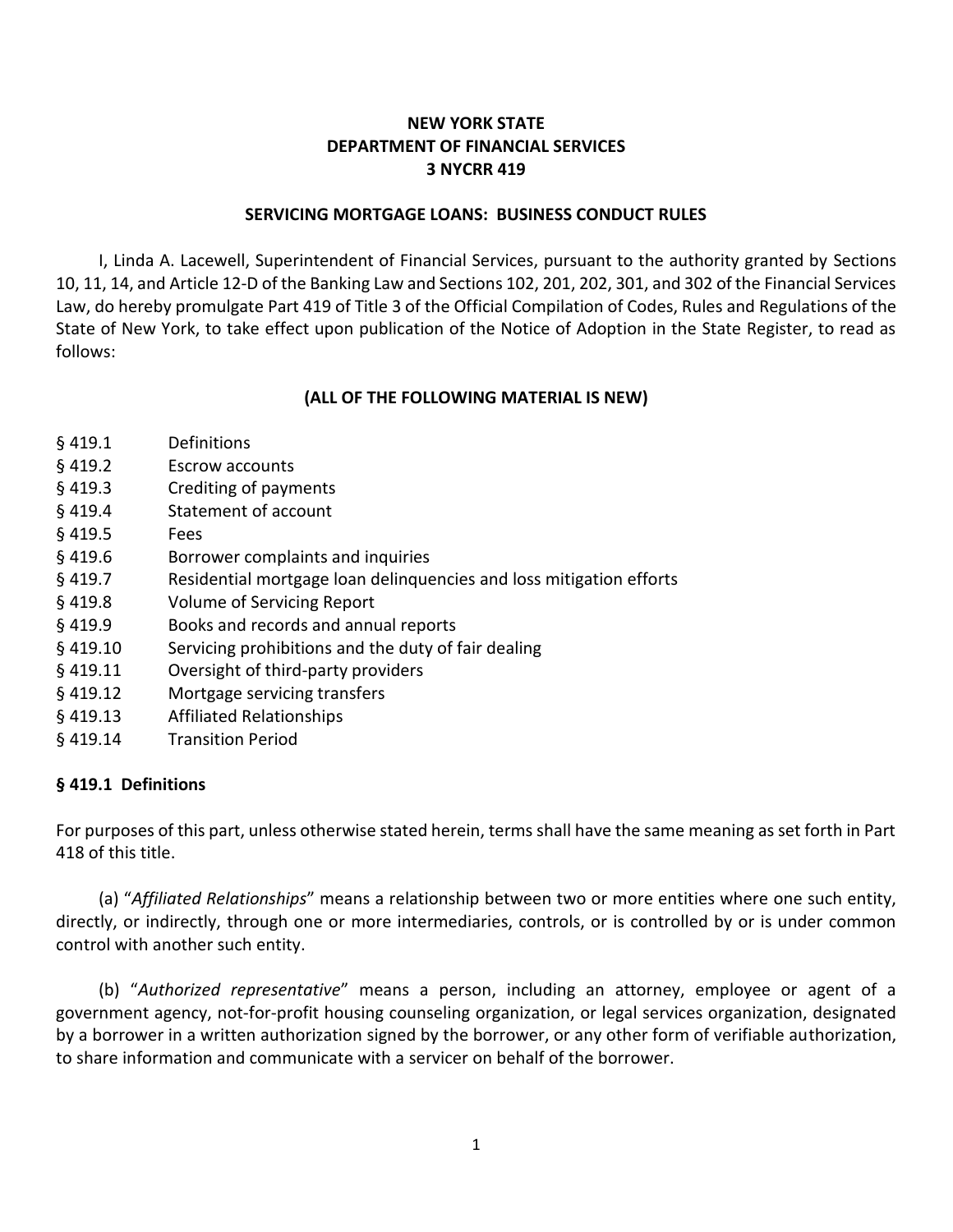(c) "*Billing cycle*" means the interval between the days or dates of regular periodic statements. These intervals shall be equal and no longer than a quarter of a year. An interval will be considered equal if the number of days in the cycle does not vary more than four days from the regular day or date of the periodic statement.

(d) *"Borrower"* means a natural person obligated to pay a mortgage loan and, if applicable, such person's successor in interest or authorized representative when acting on behalf of such person.

(e) "*Business day*" means any day of the week except for Saturday, Sunday and any legal holiday.

(f) *"Complete loss mitigation application"* means a loss mitigation application for which a servicer has received the information that the servicer reasonably requires from a borrower to evaluate the loss mitigation options available to the borrower.

(g) "*Clearly and conspicuously*" means that the statement, representation or term being disclosed is of such size, color, and contrast and is so presented as to be readily noticed and understood by an ordinary consumer.

(h) *"Loss mitigation application"* means an oral or written request for a loss mitigation option that is accompanied by any information required by a servicer to evaluate the loss mitigation options available to the borrower.

(i) "*Loss mitigation option"* means an alternative to foreclosure, including, but not limited to, a loan modification, shared appreciation mortgage modification agreement, reinstatement, forbearance, deed-in-lieu, or short sale.

(j) *"Mortgagee"* shall mean the owner or assignee of a mortgage loan.

(k) "*RESPA*" means the Real Estate Settlement Procedures Act of 1974, 12 U.S.C. section 2601 et seq. and regulations adopted thereunder, also sometimes known as Regulation X, and found at 12 C.F.R. Part 1024.

(l) "*Servicer*" means a person engaging in the servicing of mortgage loans in this State whether or not registered or required to be registered pursuant to paragraph (b-1) of subdivision two of Banking Law section 590.

(m) "*Servicing mortgage loans*" means receiving any scheduled periodic payments from a borrower pursuant to the terms of any mortgage loan, including amounts for escrow accounts under Section 6-k of the Banking Law, Title 3-A of Article IX of the Real Property Tax Law or of RESPA of 1974 as amended (12 USC 2609), and making payments to the owner of the loan or other third parties of principal and interest and such other payments with respect to the amounts received from the borrower as may be required pursuant to the terms of the mortgage loan documents or servicing contract. In the case of a home equity conversion mortgage or reverse mortgage as referenced in Section 6-h of the Banking Law, Sections 280 and 280-a of the Real Property Law or 24 CFR 3500.2, servicing includes making payments to the borrower. The term includes a Person who makes or holds a mortgage loan if such Person also directly or indirectly is the holder of the mortgage servicing rights or has been delegated servicing functions for the Mortgage Loan.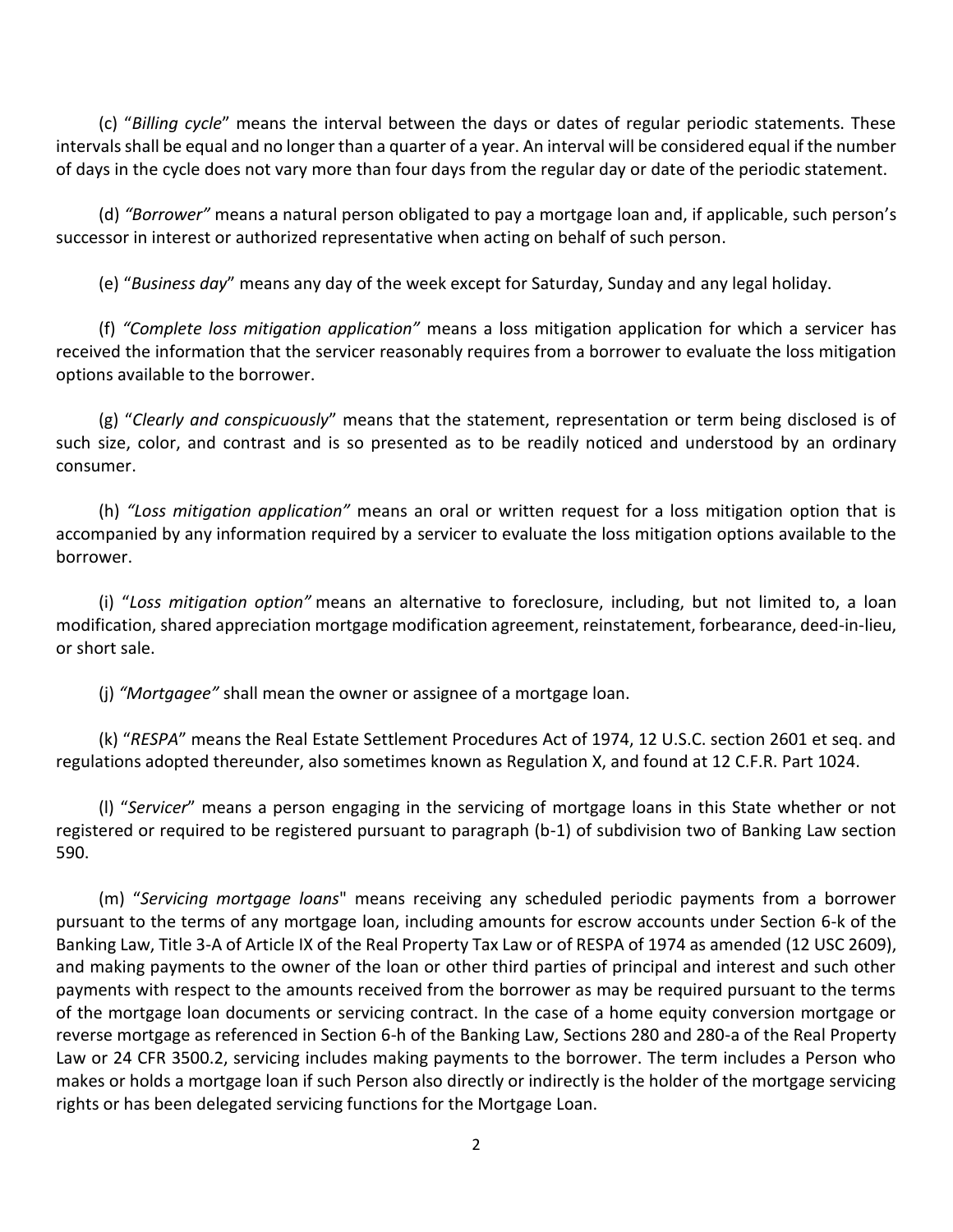(n) *"Settlement service"* means any service provided in connection with a prospective or actual settlement, including, but not limited to, any one or more of the following:

(1) Origination of a federally related mortgage loan (including, but not limited to, the taking of loan applications, loan processing, and the underwriting and funding of such loans);

(2) Rendering of services by a mortgage broker (including counseling, taking of applications, obtaining verifications and appraisals, and other loan processing and origination services, and communicating with the borrower and lender);

(3) Provision of any services related to the origination, processing or funding of a federally related mortgage loan;

(4) Provision of title services, including title searches, title examinations, abstract preparation, insurability determinations, and the issuance of title commitments and title insurance policies;

(5) Rendering of services by an attorney;

(6) Preparation of documents, including notarization, delivery, and recordation;

(7) Rendering of credit reports and appraisals;

(8) Rendering of inspections, including inspections required by applicable law or any inspections required by the sales contract or mortgage documents prior to transfer of title;

(9) Conducting of settlement by a settlement agent and any related services;

(10) Provision of services involving mortgage insurance;

(11) Provision of services involving hazard, flood, or other casualty insurance or homeowner's warranties;

(12) Provision of services involving mortgage life, disability, or similar insurance designed to pay a mortgage loan upon disability or death of a borrower, but only if such insurance is required by the lender as a condition of the loan;

(13) Provision of services involving real property taxes or any other assessments or charges on the real property;

(14) Rendering of services by a real estate agent or real estate broker; and

(15) Provision of any other services for which a settlement service provider requires a borrower or seller to pay.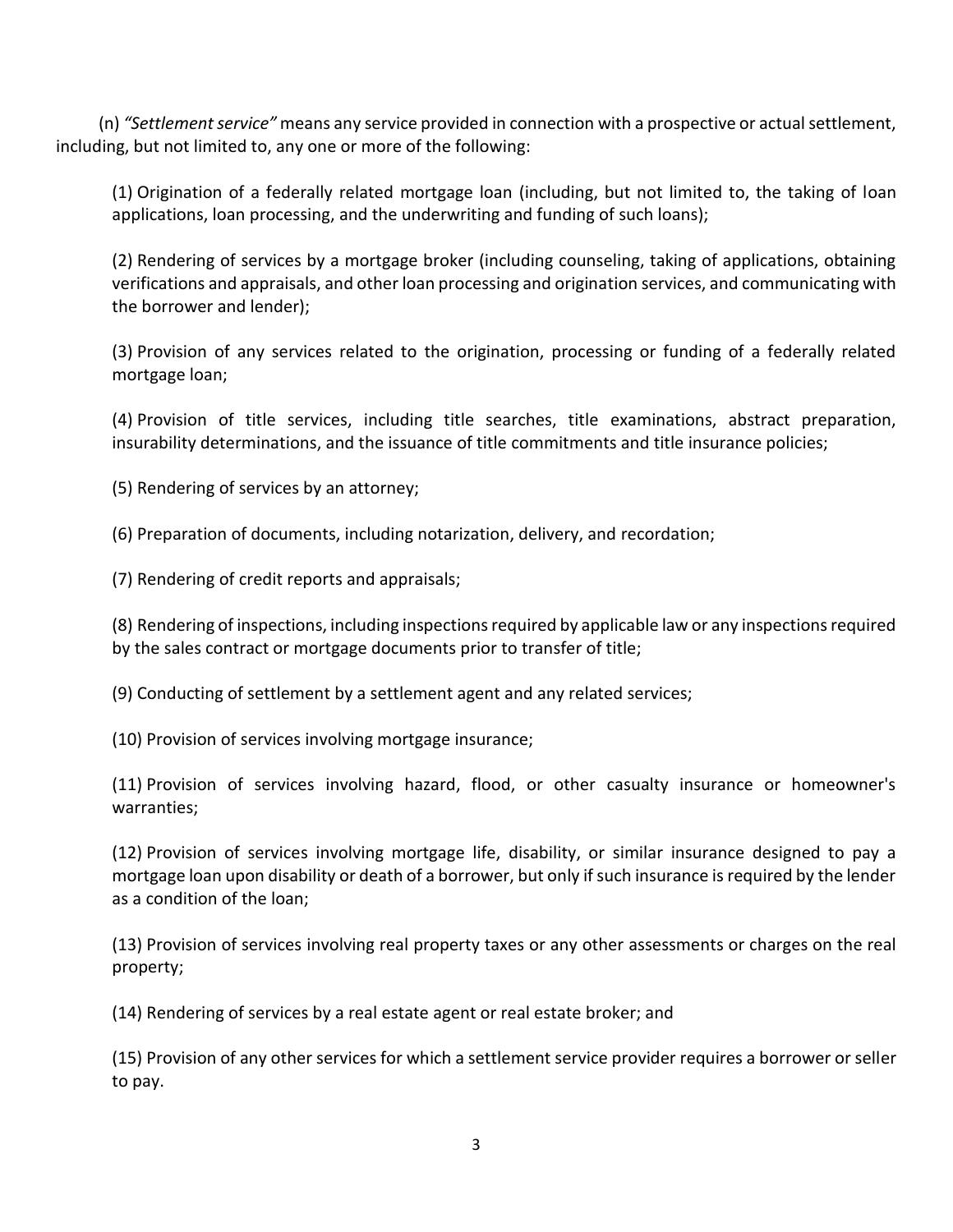(o) *"Single point of contact"* means an individual or designated group of servicer personnel each of whom has the ability and/or authority to perform the responsibilities described in subdivision (b) of section 419.7 of this Part.

(p) *"Third-party provider"* means any person or entity retained by or on behalf of the servicer, including, but not limited to, foreclosure firms, law firms, foreclosure trustees, and other agents, independent contractors, subsidiaries and affiliates, that provides insurance, foreclosure, bankruptcy, mortgage servicing, including loss mitigation, or other products or services, in connection with the servicing of a mortgage loan.

(q) *"Transferee servicer"* means a servicer that has agreed to obtain the right to service a mortgage loan pursuant to an agreement or understanding.

(r) *"Transferor servicer"* means a servicer that has agreed to, or informed that it must, transfer the right to service a mortgage loan to another servicer.

(s) "*Plain language*" means written in a clear and coherent manner using words with common and every day meanings, appropriately divided and captioned reflecting its various sections, and understandable to those parties that will be receiving the content.

## **§ 419.2 Escrow Accounts**

(a) A shortage, surplus or deficiency in a borrower's escrow account shall be addressed by a servicer in accordance with the provisions of RESPA, 12 C.F.R. section 1024.17(f). Alternatively, with the consent of the borrower, an escrow account surplus may be applied to the principal balance.

(b) If a servicer advances funds in paying a disbursement, which is not the result of a borrower's payment default under the underlying mortgage document, then the servicer shall conduct an escrow account analysis to determine the extent of the deficiency and shall provide a written explanation to the borrower. The servicer shall wait 30 calendar days after providing the written explanation to the borrower before seeking payment of the funds necessary to correct the deficiency from the borrower.

### **§ 419.3 Crediting of payments**

(a) *In general*. All mortgage loan payments received by a servicer at the address where the borrower has been instructed in writing to make payments shall be credited, or treated as credited, on the business day received, to the extent that the borrower has provided sufficient information to credit the account. For all mortgage loans originated after January 1, 2011, except when inconsistent with federal law or regulation or as provided in subdivision (d) of this section, such payments shall be credited by the servicer to the interest and principal due on the home loan before crediting the payments to taxes, insurance, or fees.

(b) *Reasonable payment requirements*. Requirements imposed by a servicer for making payments must be reasonable. A cut-off time at the end of the business day for receipt of a mailed check at the location specified by the servicer for receipt of such check is deemed to be reasonable.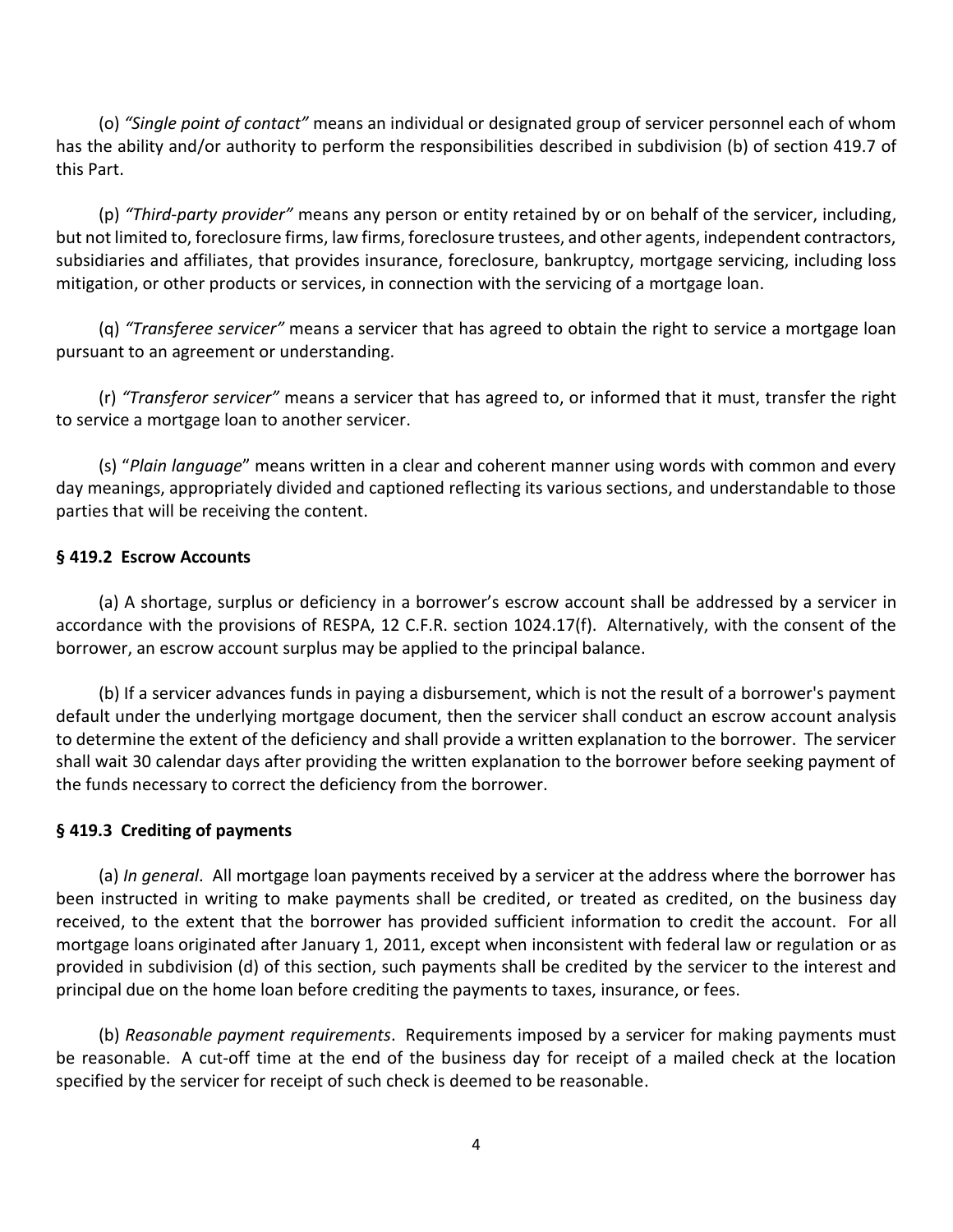(c) *Non-conforming payments*. If a borrower fails to comply with a servicer's reasonable payments requirements that have been provided to the borrower in writing, the servicer shall credit any payment accepted by the servicer as soon as commercially practicable, but in no event later than 5 days after receipt.

(d) *Late payments*. Late payments must be credited to interest, principal, taxes, insurance and other fees before any late fee is collected.

(e) *Scheduled method of accounting*. If a servicer uses the scheduled method of accounting, any regularly scheduled payment made prior to the scheduled due date shall be credited no later than the due date or 30 days from the date of receipt, whichever is earlier.

(f) *Notice of noncredit*. If a servicer receives any payment on a mortgage loan and does not credit it or treat it as credited by the due date or within 30 days from the date of receipt, whichever is earlier, the servicer shall, within 10 business days of receipt, send the borrower notice by mail to the borrower's last known address indicating the reason the payment was not credited or treated as credited to the account, and any actions the borrower needs to take to make the loan current. Such notice may instead be sent electronically in accordance with the requirements of Article III of the Technology Law, if the borrower has previously opted for paperless billing.

(g) *Payment overages and shortages*. A servicer shall establish written policies and procedures for payment overages and shortages, including unapplied funds and payments held in suspense accounts. If a servicer retains a partial payment in a suspense or unapplied funds account, the servicer shall, on accumulation of sufficient funds in any suspense or unapplied funds account to cover a periodic payment, treat such funds as a periodic payment and credit the periodic payment to the borrower's loan.

(h) A servicer shall not apply funds from a suspense or unapplied funds account to pay fees until all unpaid principal, interest, and escrow amounts (if available) are paid and brought current or the loan is discharged or foreclosed.

#### **§ 419.4 Statement of account**

(a) *Annual statements*. At least once annually, within 30 days of the end of the escrow account computation year, a servicer shall deliver to each borrower a plain language statement of the borrower's account that lists the unpaid principal balance of the mortgage loan at the end of the immediately preceding 12-month period, the interest paid during such period, and the application of all payments during such period; and the amounts deposited into escrow and disbursed from escrow during the period. The escrow statement may be provided separately from the statement showing the unpaid principal and interest paid. The format and content of the annual escrow statement shall comply with the requirements of RESPA and 12 C.F.R. §1024.17(i)(1) and (j).

(b) *Payment Histories*. Within 30 days of receipt of a request from the borrower, a servicer shall deliver to the borrower a payment history for the preceding 36 months (unless a different period is requested) of the borrower's account showing the date, amount, and application of all payments credited to the account and the total unpaid balance during this period. The servicer shall have 60 days to deliver a payment history when the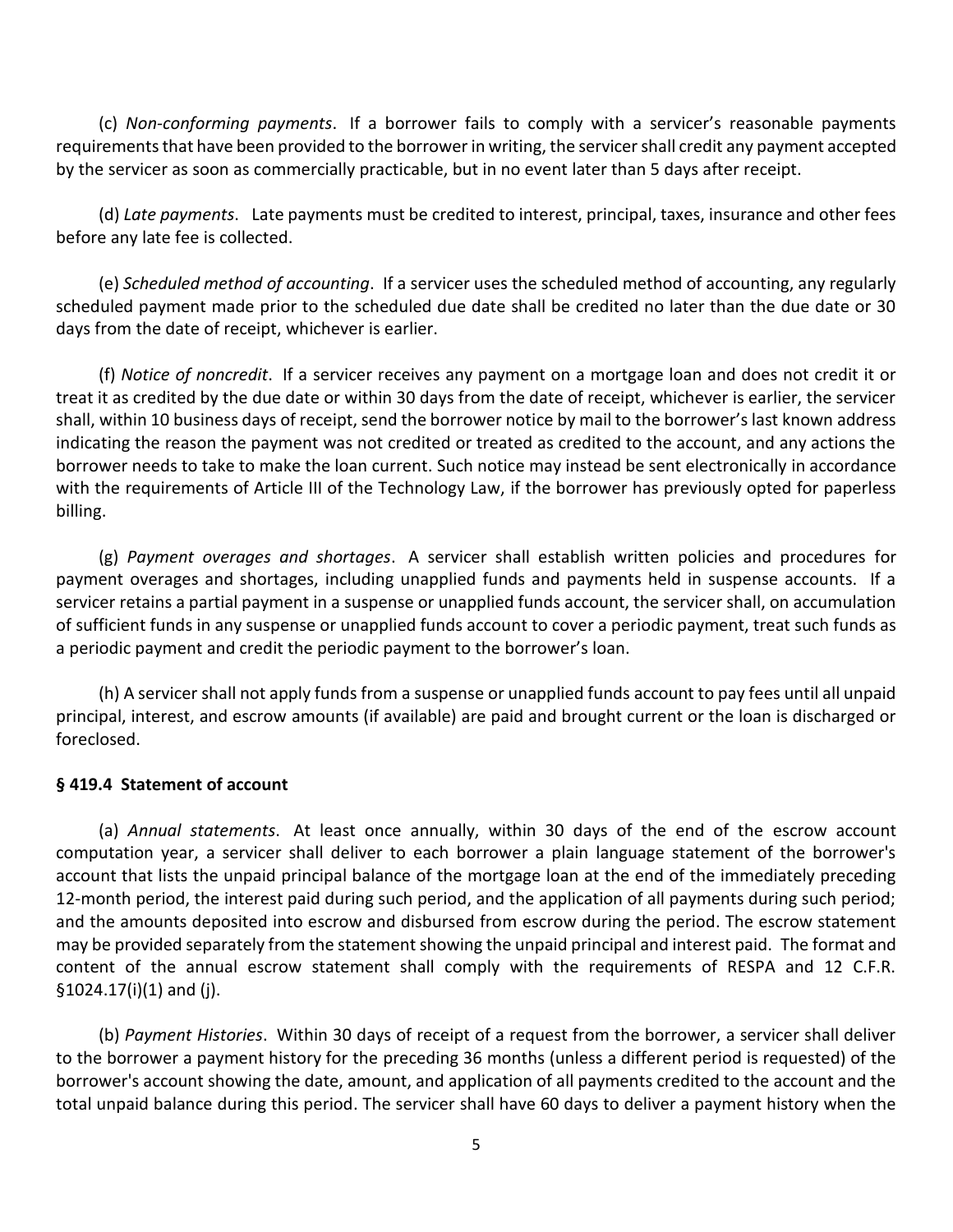request is for a period longer than the preceding 36 months-and the servicing rights to the loan were transferred within that 36 month period.

(c) *Periodic Statements*. A servicer shall provide each borrower, for each [billing](https://www.consumerfinance.gov/eregulations/1026-2/2013-30108_20140118#1026-2-a-4) cycle, a periodic statement which shall include:

(1) The amount due, including, but not limited to:

(i) The payment due date;

(ii) The amount of any late payment fee, and the date on which that fee will be imposed if payment has not been received;

(iii) If the transaction has multiple payment options, the amount due under each of the payment options;

(iv) An explanation of the amount due, including:

*(a)* The monthly payment amount, including the amount, if any, that will be applied to principal, interest, and escrow and, if a [mortgage](https://www.consumerfinance.gov/eregulations/1026-39/2013-30108_20140118#1026-39-a-2) loan has multiple payment options, a breakdown of each of the payment options along with information on whether the principal balance will increase, decrease, or stay the same for each option listed;

*(b)* The total sum of any fees or charges imposed since the last statement; and

*(c)* Any payment amount past due.

(2) A past payment itemization, including:

(i) The total of all payments received since the last statement, including the amount, if any, that was applied to principal, interest, escrow, fees and charges, and the amount, if any, sent to any suspense or unapplied funds account; and

(ii) The total of all payments received since the beginning of the current calendar year, including the amounts, if any, that were applied to principal, interest, escrow, fees and charges, and the amount, if any, currently held in any suspense or unapplied funds account.

(3) A list of any transaction activity that causes a [credit](https://www.consumerfinance.gov/eregulations/1026-2/2013-30108_20140118#1026-2-a-14) or debit to the amount currently due. This list must include the date of the transaction, a brief description of the transaction, and the amount of the transaction for each activity on the list.

(4) If a statement reflects a partial payment that was placed in a suspense or unapplied funds account, an explanation for how the borrower can have the funds applied to the loan balance. The explanation must be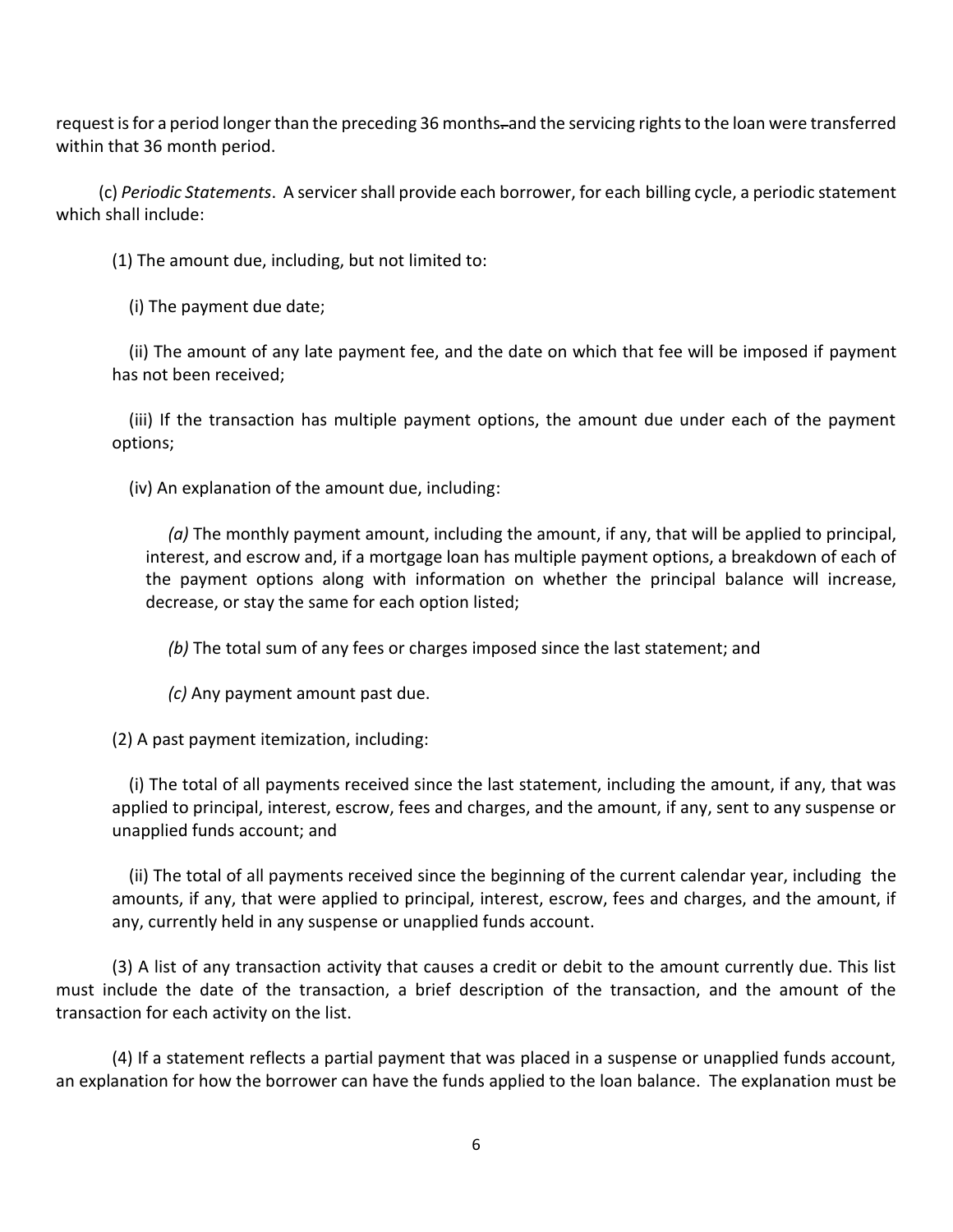provided on the front page of the statement or, alternatively, may be included on a separate page enclosed with the periodic statement, or in a separate letter.

(5) Account information, including:

- (i) The amount of the outstanding principal balance;
- (ii) The current interest rate in effect for the [mortgage](https://www.consumerfinance.gov/eregulations/1026-39/2013-30108_20140118#1026-39-a-2) loan;

(iii) The date after which the interest rate may next change; and

(iv) The existence of any [prepayment](https://www.consumerfinance.gov/eregulations/1026-32/2013-30108_20140118#1026-32-b-6-i) penalty that may be charged.

(6) An escrow statement, including the amounts deposited into escrow and disbursed from escrow during the applicable period.

(7) If the borrower is more than 45 days delinquent, the following information:

(i) The date on which the [borrower](https://www.consumerfinance.gov/eregulations/1026-2/2013-30108_20140118#1026-2-a-11) became delinquent;

(ii) A notification of possible risks, such as foreclosure, and expenses, that may be incurred if the delinquency is not cured;

(iii) An account history showing, for the previous six months or the period since the last time the account was current, whichever is shorter, the amount remaining past due from each [billing](https://www.consumerfinance.gov/eregulations/1026-2/2013-30108_20140118#1026-2-a-4) cycle or, if any such payment was fully paid, the date on which it was credited as fully paid;

(iv) A notice indicating any loss mitigation program to which the [borrower](https://www.consumerfinance.gov/eregulations/1026-2/2013-30108_20140118#1026-2-a-11) has agreed, if applicable;

(v) A notice of whether the servicer has fulfilled the pre-foreclosure notice requirements of Real Property Actions and Proceedings Law section 1304 or Uniform Commercial Code section 9-611(f), if applicable; and

(vi) A breakdown of the total payment amount needed to bring the account current, including a detailed breakdown of the actual fees and charges claimed, as well as, a date upon which the payment amount specific will expire and no longer be sufficient to bring the account current.

(d) *Payoff Balances*. A servicer shall provide a plain language statement of the total amount that is required to pay off the mortgage loan as of a specified date, within a reasonable time, but in any event no more than seven business days after receipt of a request from the borrower. A servicer shall not charge a fee for providing a payoff statement or for issuing a release upon full prepayment, provided that a servicer may charge a reasonable fee for providing a payoff statement after issuing five or more payoff statements to a borrower in any calendar year. The requirements of this section are in addition to the requirements of section 274-a of the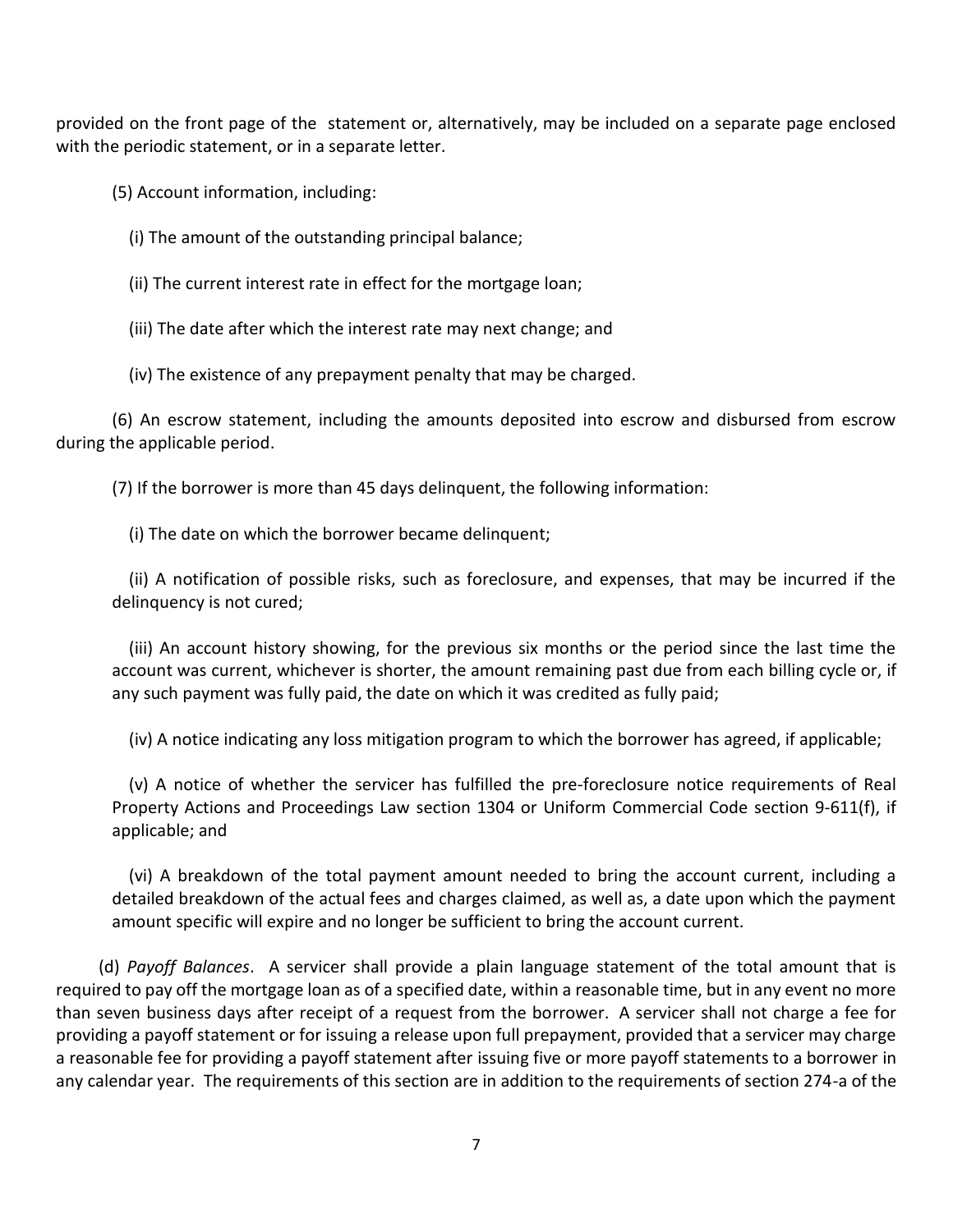Real Property Law regarding the written instrument to be provided by the holder of a mortgage upon real property in connection with a bona fide written demand as defined by section 274-a(2)(b)(iii) therein.

(e) *Modified Periodic Statement For Borrowers In Bankruptcy.* The requirements of this section shall not apply to a borrower who is a debtor in bankruptcy under Title 11 of the United States Code if doing so would violate the automatic stay provisions thereof .

## **§ 419.5 Fees**

(a) *Schedule of fees*. A servicer shall maintain and keep current a schedule of standard or common fees that may be charged to a borrower. A servicer shall make its schedule available on its public website and to a borrower upon request. The schedule shall identify each fee, provide a plain language explanation of when and why the fee will be charged and state the amount of the fee or range of amounts or, if there is no standard fee, how the fee is calculated or determined.

(b) *Authorized fees*. A servicer may only collect a fee if it is for a service that is actually rendered to the borrower, reasonably related to the cost of rendering that service, and it meets one of the following conditions:

(1) the fee is expressly authorized and clearly and conspicuously disclosed by the loan instruments and not prohibited by law;

(2) the fee is expressly permitted by law and not prohibited by the loan instruments; or

(3) the fee is not prohibited by law or the loan instruments and is for a specific service requested by the borrower that is assessed only after disclosure of the fee is provided to the borrower and the borrower expressly consents to pay the fee in exchange for the service.

(c) *Attorneys' Fees*. In addition to the limitations in subdivision (b) and Civil Practice Law and Rules section 3408(h), the following rules apply to attorneys' fees charged in connection with a loss mitigation option, a reinstatement or loan satisfaction:

(1) the fee must be reasonable and customary for work that is actually performed by an attorney; and

(2) the fee and a breakdown of the tasks performed must be disclosed to the borrower prior to entering into the agreement governing the loss mitigation option, reinstatement or loan satisfaction.

# (d) *Late and delinquency fees*.

(1) A servicer shall not impose any late or delinquency fee when the only delinquency is attributable to late or delinquency fees assessed on an earlier payment, and any subsequent payment is otherwise a full payment for the applicable period and is paid on its due date or within any applicable grace period.

(2) Except for loans or forbearances insured by the federal housing commissioner or for which a commitment to insure has been made by the federal housing commissioner or to any loan or forbearance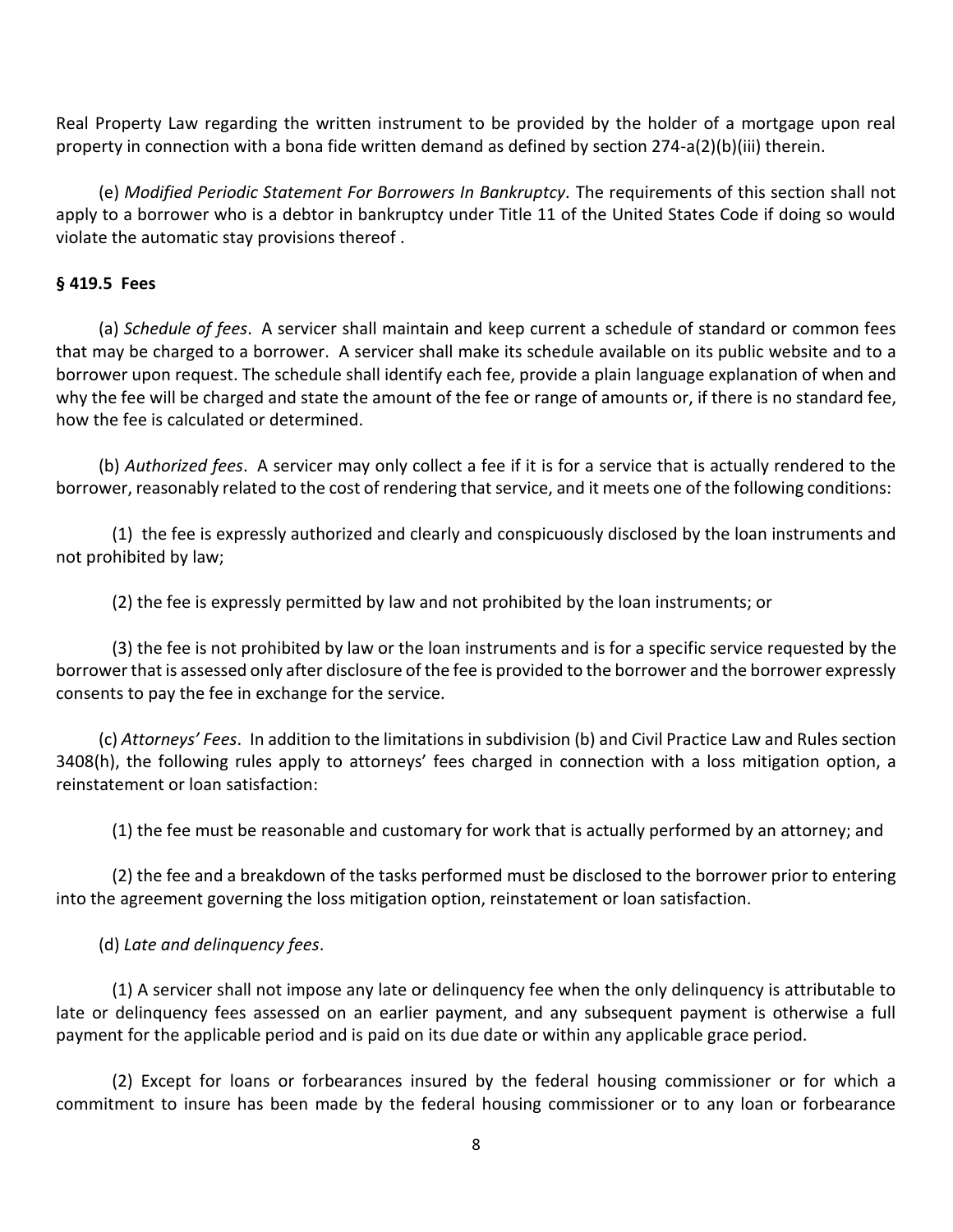insured or guaranteed pursuant to the provisions of an act of congress entitled "Servicemen's Readjustment Act of 1944," late fees shall be in accordance with and not exceed the two percent limit as specified in the Real Property Law section 254-b.

(3) Late fees shall not be (i) based on an amount greater than the past due amount; (ii) collected from the escrow account or from escrow surplus without the approval of the borrower; (iii) deducted from any regular payment or; (iv) assessed if a borrower is making timely trial modification payments.

(e) *Property Valuation Fees*. (1) Except as provided in paragraph (2), a servicer shall not charge a property valuation fee to a borrower more than once in a twelve month period. (2) A servicer may charge a reasonable fee for a property valuation to facilitate a borrower's application for a loss mitigation option provided that the servicer has already provided without charging a fee one property valuation within preceding 12-month period.

(f) *Statements*. A fee shall not be charged to a borrower for the annual escrow statement or for one payment history furnished to a borrower in a 12-month period.

## **§ 419.6 Borrower complaints and inquiries**

(a) Servicers shall establish and maintain:

(1) procedures and systems to respond to and resolve borrower complaints and inquiries in accordance with the requirements of this Part;

(2) a customer service department staffed by trained personnel to whom borrowers may direct complaints and inquiries; and

(3) a toll-free telephone number or collect calling service that enables borrowers to speak with a living person, during regular business hours, trained to answer inquiries and instruct borrowers on how to file written complaints.

(b) Every welcome packet and periodic statement, including as applicable either the monthly mortgage statement or annual coupon book, and annual statement pursuant to subdivision (a) of section 419.5 of this Part that is provided to a borrower, and any website maintained by the servicer, shall clearly and conspicuously state:

(1) an address to which borrowers can direct complaints and inquiries;

(2) the toll-free telephone number or collect calling services provided by the servicer;

(3) whether the servicer is registered with the Superintendent;

(4) that the borrower may file complaints and obtain further information about the servicer by contacting the New York State Department of Financial Services Consumer Assistance Unit at 1-800-342-3736 or by visiting the Department's website at [www.dfs.ny.gov.](http://www.dfs.ny.gov/index.htm)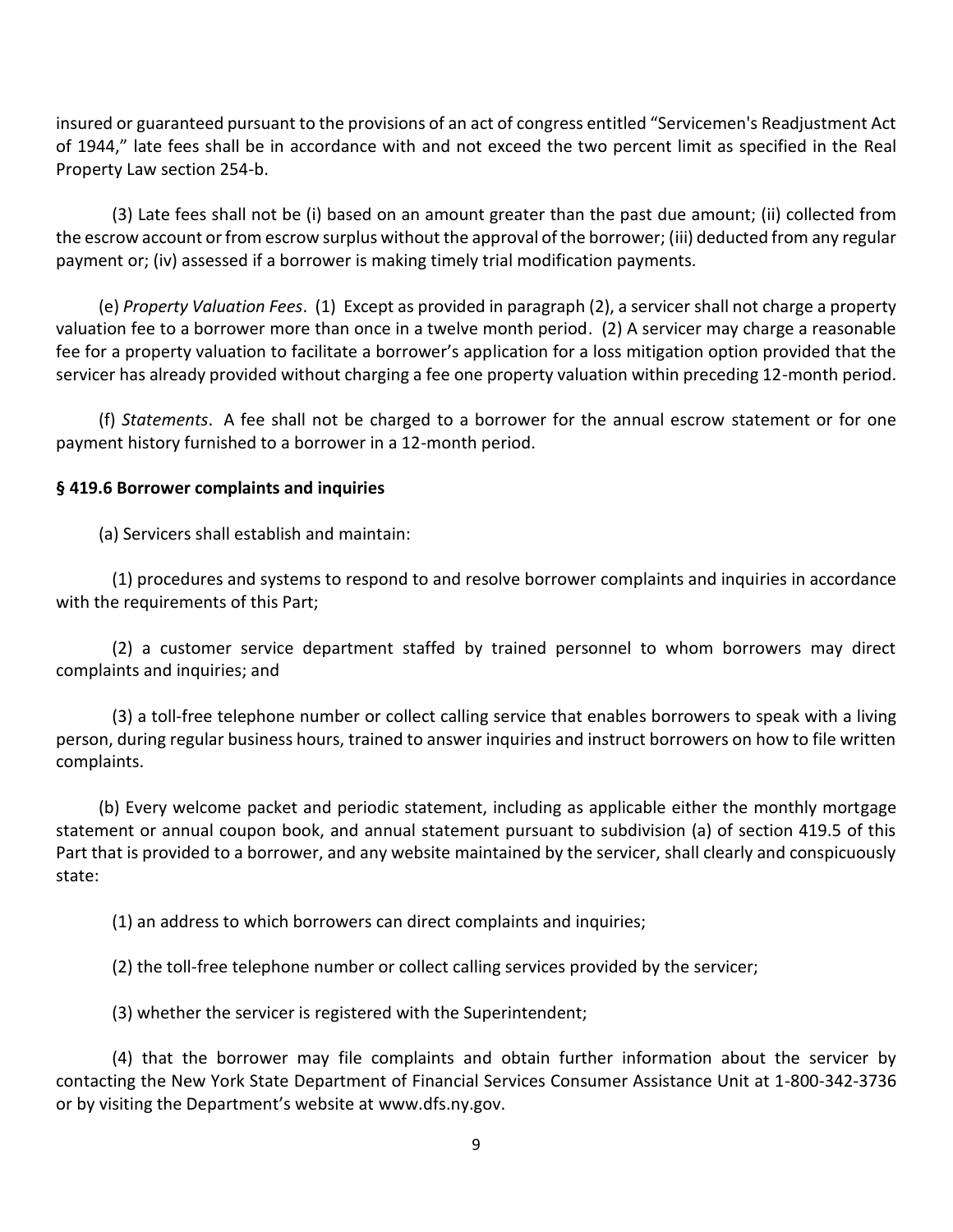(c) Within 10 days of receiving a request in writing from a borrower, a servicer shall provide the borrower with the name, address, phone number or email address, if available, and other relevant contact information for the mortgagee and the holder of the promissory note executed by the borrower.

(d) In addition to the information required to be disclosed under this section, a servicer may, at its option, provide any other information regarding the servicing of the loan that it believes would be helpful to a borrower, provided that such additional information does not contradict or obscure the required disclosures.

(e) Borrower Complaints – A servicer shall comply with the requirements of this section for any written complaint, including those transmitted electronically, from a borrower that includes the name of the borrower, information that enables the servicer to identify the borrower's mortgage loan account, and the nature of the borrower's complaint.

(1) *Acknowledgement of complaint.* Within 5 business days of receiving a complaint from a borrower, the servicer shall provide to the borrower a written response that:

(i) acknowledges receipt of the borrower's complaint;

(ii) informs the borrower of any additional information or documentation required by the servicer to review and address the complaint; and, if applicable,

(iii) informs the borrower that the complaint has been reassigned to the borrower's single point of contact or escalated to a supervisor.

(2) A servicer may request supporting documentation from a borrower in connection with the investigation of a complaint, but may not:

(i) Require a borrower to provide such information as a condition of investigating a complaint; or

(ii) Determine that no error occurred because the borrower failed to provide any requested information without conducting a reasonable investigation pursuant to paragraph (3) of this subdivision.

(3) *Response to complaint.*

(i) Upon receiving a borrower complaint, a servicer must conduct a reasonable investigation and either:

*(a)* Correct any error or other servicing-related issue identified and provide the borrower with a written notification of the correction, the effective date of the correction, and contact information, including a telephone number, for further assistance; or

*(b)* If the servicer has determined that no error occurred or that no action is warranted to correct a servicing-related issue, inform the borrower, in writing, of the results of the servicer's investigation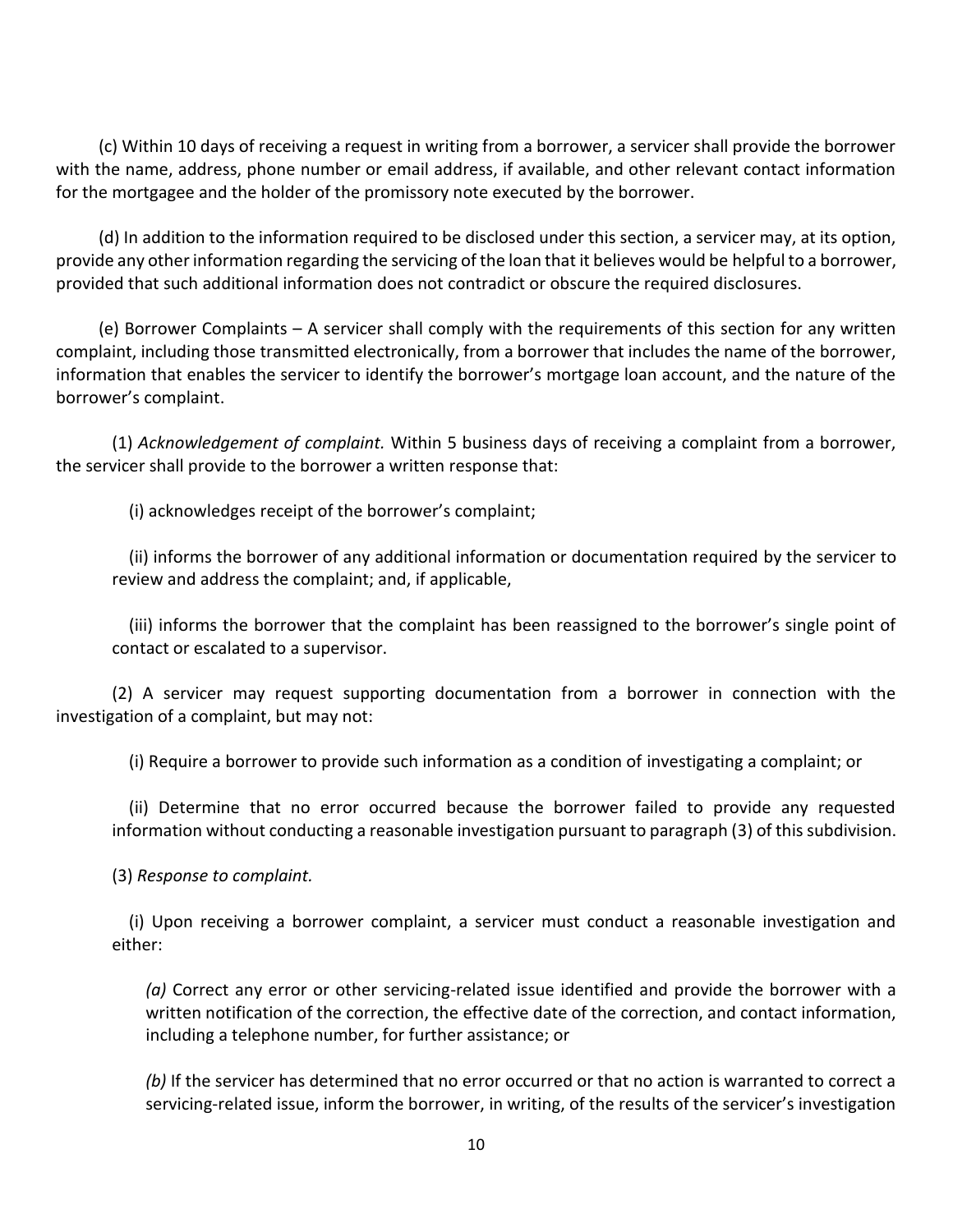and provide a statement of the reason or reasons for this determination, a statement of the borrower's right to request documents relied upon by the servicer in reaching its determination, information regarding how the borrower can request such documents, and contact information, including a telephone number, for further assistance.

(ii) *Time limits.*

*(a) In general.* A servicer shall comply with the requirements of subparagraph (i) of this paragraph:

*(1)* Not later than seven business days after the servicer receives a complaint relating to the servicer's failure to provide an accurate payoff balance amount in violation of subdivision (d) of section 419.5 of this Part;

*(2)* Prior to the date of a scheduled foreclosure sale or within fifteen business days after the servicer receives the complaint, whichever is earlier, for complaints relating to:

*(i)* the commencement of a residential foreclosure action against the borrower in violation of subdivision (a)(4) of section 419.10 of this part; or

*(ii)* moving for a foreclosure judgment or order of sale, or conducting a foreclosure sale in violation of subdivision (a)(5) of section 419.10 of this part.

*(3)* For all other complaints, not later than thirty business days after the servicer receives the complaint.

*(b) Extension of time limit.* For complaints governed by the time limit in subclause (*a*)(3) of this subparagraph, a servicer may extend the time period for responding by an additional seven business days if, before the end of the thirty day period, the servicer notifies the borrower of the extension and the reasons for the extensions in writing. A servicer may not extend the time period for responding to complaints set forth in subclauses (*a*)(1) or (*a*)(2) of this subparagraph.

(iii) If the servicer has determined that no error occurred or that no action is warranted to correct a servicing-related issue, the servicer shall provide a borrower with copies of documents and information relied upon by the servicer in making its determination that no error occurred or that no corrective action is warranted within 15 business days of receiving the borrower's request for such documents. If a servicer withholds documents relied upon because it has determined that such documents constitute confidential, proprietary or privileged information, the servicer must:

*(a)* Notify the borrower of its determination in writing within 15 business days of receipt of the borrower's request for such documents; and

*(b)* Include in such notification a reasonable description of the contents of the each withheld document and the basis for withholding the document.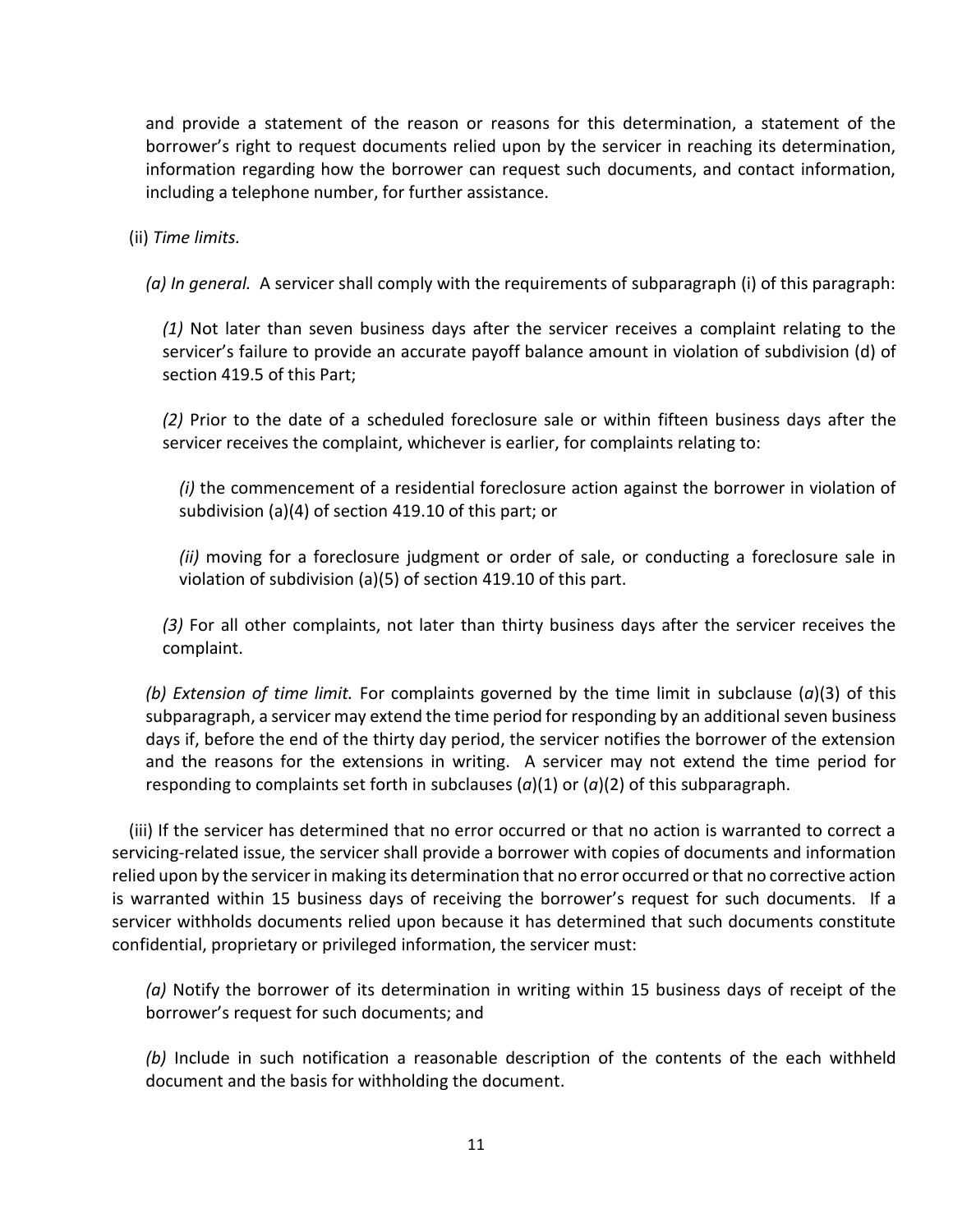(4) A servicer shall not charge a fee, or require a borrower to make any payment that may be owed on a borrower's account, as a condition of responding to a complaint or to providing copies of documents and information relied upon by the servicer in determining that no error occurred or no corrective action was needed in response to a complaint.

(5) *Supervisory Review* – A servicer shall have a process that enables borrowers to escalate complaints or pending loss mitigation matters for a supervisory level review.

## **§ 419.7 Residential mortgage loan delinquencies and loss mitigation efforts**

(a) *In general.* A servicer shall make reasonable and good faith efforts, in accordance with the requirements set forth in Civil Practice Laws & Rules § 3408, to provide appropriate loss mitigation options to help borrowers avoid foreclosure consistent with usual and customary industry standards, the lawful terms of the note, mortgage or contract for the servicing of a mortgage loan, and subdivision (c) of this section.

## (b) *Single point of contact:*

(1) Servicers shall assign a single point of contact to any borrower who is at least 30 days delinquent or has requested a loss mitigation application (or earlier at a servicer's option).

(2) The single point of contact shall attempt to initiate contact with the borrower promptly following the assignment of the single point of contact to the borrower.

(3) The single point of contact shall have access to all records containing current information about the borrower's account, including, but not limited to, records relating to loss mitigation applications, pending foreclosure actions, documentation requests, and details of missing or incomplete documentation.

(4) The single point of contact shall have primary responsibility for coordinating the servicer's actions to resolve the borrower's delinquency or imminent risk of delinquency until all available home retention and nonforeclosure liquidation options have been exhausted and for communicating those actions to the borrower. The single point of contact's responsibilities shall include:

(i) Communicating the loss mitigation options available to the borrower, the actions the borrower must take to be considered for loss mitigation, detailed information on the eligibility criteria for any given loss mitigation option, and the status of the servicer's evaluation of the borrower for loss mitigation options;

(ii) Coordinating tracking and maintenance of all documents associated with loan modification or loss mitigation activities so that the borrower will not be unreasonably required to resubmit the same documented information, and that the borrower is notified promptly of the need for additional information;

(iii) Being knowledgeable about the borrower's situation throughout the entire delinquency or imminent risk of delinquency resolution process; and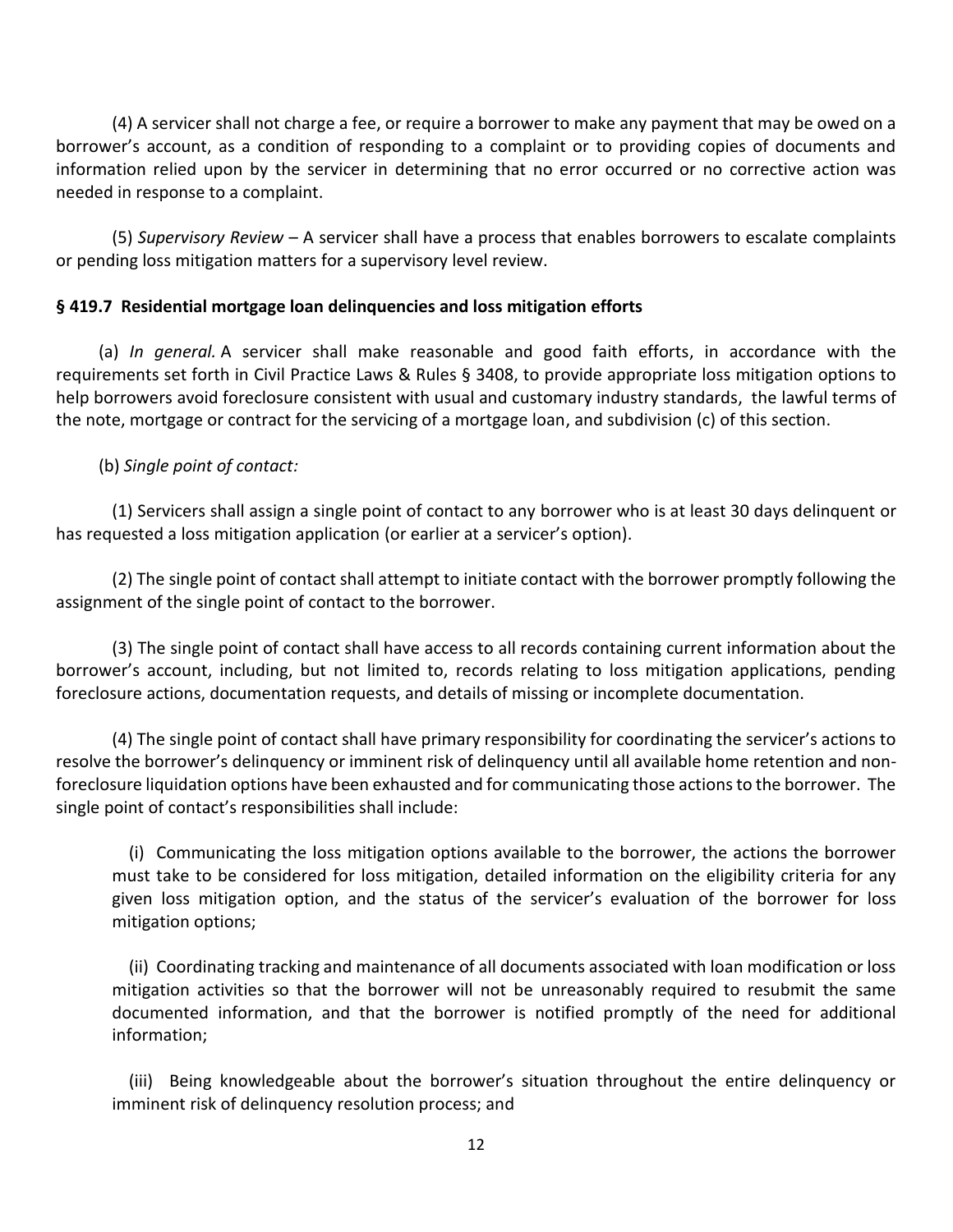(iv) Coordinating with other personnel (in-house or third-party provider) responsible for ensuring that a borrower is considered for all available loss mitigation options, including proprietary loss mitigation options.

(5) The single point of contact shall have direct and immediate access to personnel with the authority to stop foreclosure proceedings to comply with paragraphs (a)(4) and (a)(5) of section 419.10 of this Part, and an obligation to communicate immediately to such personnel any information received by the single point of contact indicating that it may be necessary or appropriate to stop a foreclosure proceeding as required by paragraphs (a)(4) and (a)(5) of section 419.10 of this Part.

(6) The single point of contact shall transfer a borrower to an appropriate supervisor upon the request of the borrower. Such transfer shall comply with paragraph (e)(5) of section 419.6 of this Part.

(7) The single point of contact shall remain assigned and available to the borrower until the borrower's account becomes current or the servicer determines that all loss mitigation options offered by, or through, the servicer have been exhausted.

(8) A servicer may assign a group of people to be a borrower's single point of contact provided that the servicer shall ensure that each member of the group is knowledgeable about the borrower's situation and current status in the loss mitigation process, including the content and outcome of any communication with the borrower.

# (c) *Notices*.

(1) A servicer shall send a late payment notice to a borrower at the borrower's last known address no later than 17 days after the payment becomes due and remains unpaid, provided that a servicer is not required to send another late payment notice until after the borrower becomes current on all payment obligations and then does not make another scheduled payment for 17 calendar days after it becomes due.

(2) No later than the  $45<sup>th</sup>$  day of a borrower's delinguency, a servicer shall provide the borrower with a written notice that informs the borrower of:

(i) the nature and extent of the delinquency;

(ii) the servicer's loss mitigation protocols;

(iii) information on the availability of housing counseling services and that such information can be obtained by contacting the New York State Department of Financial Services Consumer Assistance Unit at 1-800-342-3736 or by visiting the Department's website at [www.dfs.ny.gov;](http://www.dfs.ny.gov/index.htm)

(iv) the loss mitigation options and services offered by the servicer;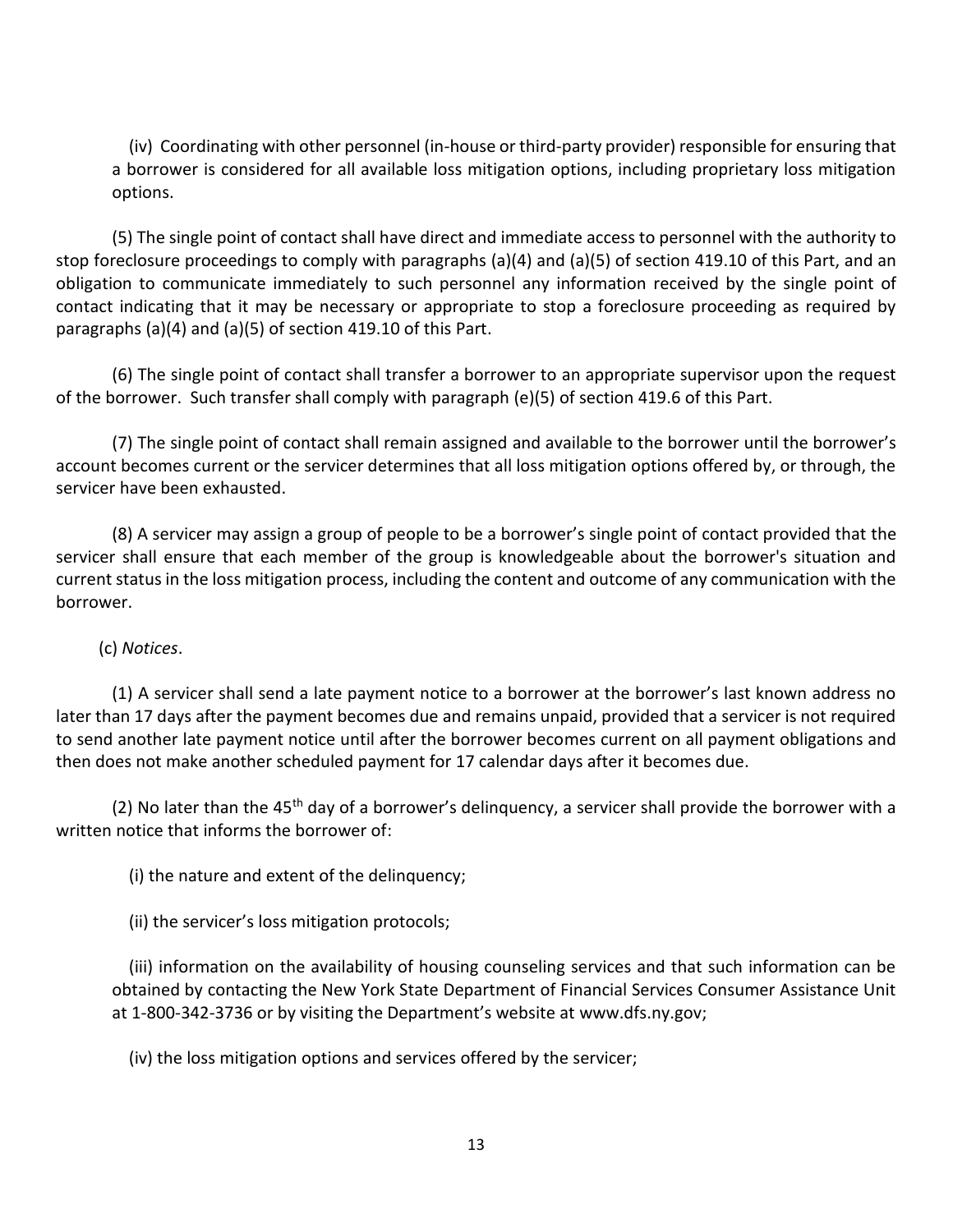(v) a list of documents and information that a borrower must submit to be considered for any given loss mitigation option;

(vi) a toll-free telephone number and at least one other method by which the borrower may directly contact the single point of contact; and

(vii) the preferred means by which documents should be delivered to the servicer.

(3) While any borrower on a mortgage loan is a debtor in bankruptcy under Title 11 of the United States Code, a servicer is exempt from the requirements of this subsection with regard to that mortgage loan.

(d) *Receipt of loss mitigation application*.

(1) A servicer shall exercise reasonable diligence in obtaining documents and information to complete a loss mitigation application, including but not limited to promptly following up with the borrower to obtain any information the borrower has not submitted that is necessary to make the application complete and to ensure that the servicer timely receives any necessary third-party information or approvals.

(2) If a servicer receives a loss mitigation application 45 days or more before a foreclosure sale, the servicer shall:

(i) Promptly review the loss mitigation application to determine if the loss mitigation application is complete; and

(ii) Notify the borrower within 5 business days after receiving the loss mitigation application that the servicer has received the loss mitigation application. Such notice shall:

*(a)* State whether the loss mitigation application is complete or incomplete; and

*(b)* Explain the key elements of the loss mitigation process, including, as appropriate, the following:

*(1)* Third-party approvals that may be required for the servicer to evaluate and offer a loss mitigation option;

*(2)* The average length of time for a decision to be made regarding the borrower's loss mitigation application; and

*(3)* A notification of the actions the servicer, lender or mortgagee of the mortgage may take during the loss mitigation process, such as whether the borrower may continue to receive collection letters or foreclosure notices, whether the foreclosure process will continue or whether, and to what extent collection and foreclosure will be stayed.

*(c)* If a servicer determines that the loss mitigation application is incomplete, the notice required by this subparagraph shall also: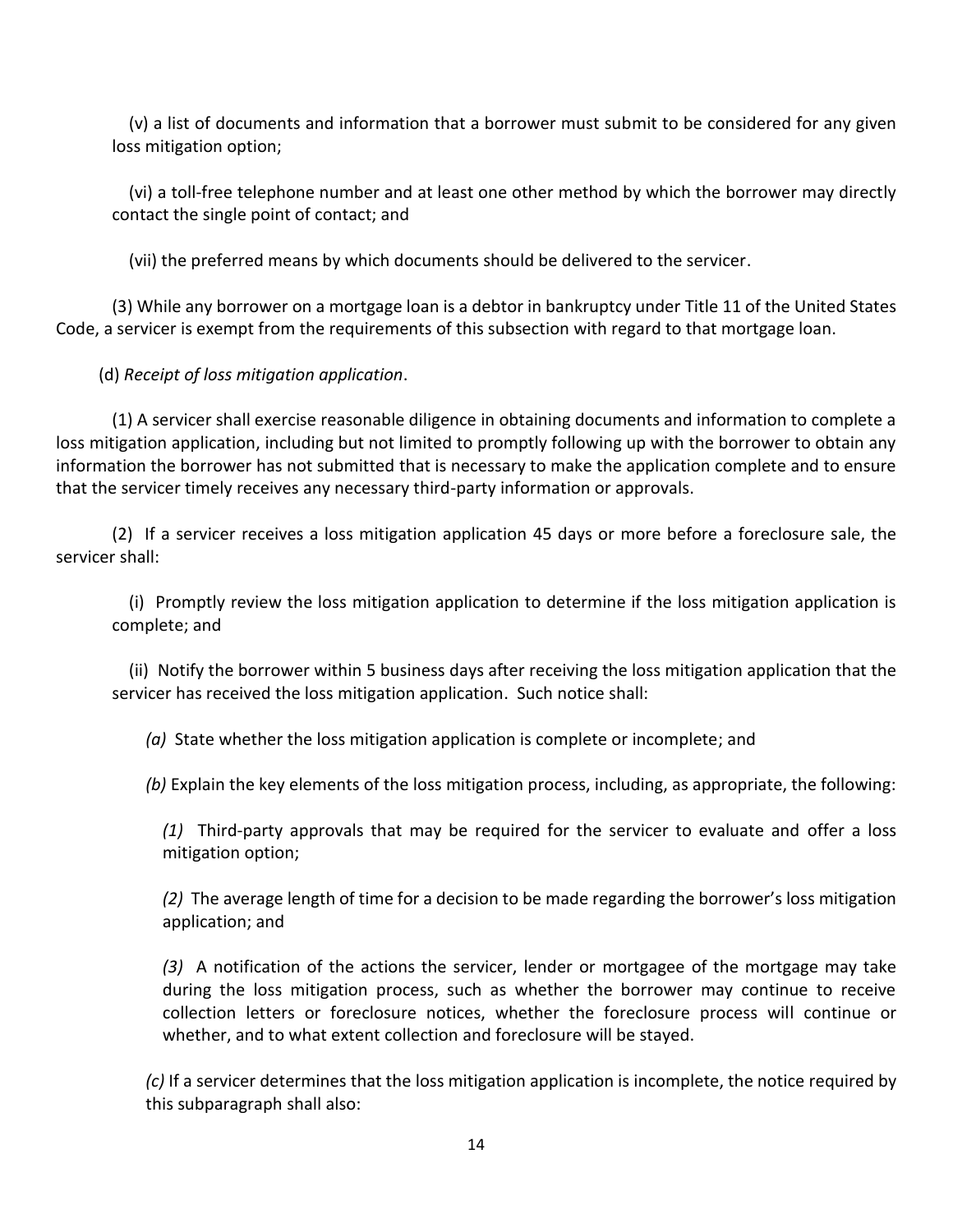*(1)* Identify with specificity any additional documents or information that the borrower must submit to make the loss mitigation application complete and a reasonable date by which the borrower should submit the documents and information necessary to make the loss mitigation application complete;

*(2)* State the effect of the borrower's failure to submit all required documentation, including potential denial of the loss mitigation application, commencement of a foreclosure action, or continuation of pending foreclosure action; and

*(3)* State the action that the servicer will take if the borrower does not submit the documents or information necessary to make the loss mitigation application complete within the time period specified in the letter.

### (e) *Evaluation of loss mitigation applications*.

(1) *Complete loss mitigation application.* If a servicer receives a complete loss mitigation application more than 37 days before a foreclosure sale, then, within 30 days of receiving the complete loss mitigation application, a servicer shall:

(i) Evaluate the borrower for all loss mitigation options available to the borrower;

(ii) Review any initial determination to deny a loss mitigation option. Such a review shall be performed by supervisory personnel who were not involved in making the initial determination; and

(iii) If the servicer denies the borrower's loss mitigation application, the servicer shall, upon the borrower's request, provide to the borrower the result of any evaluation of the net present value of a loss mitigation option if the servicer performed such an evaluation.

### (2) *Incomplete loss mitigation application.*

(i) *In general.* A servicer shall not evade the requirement to evaluate a complete loss mitigation application for all loss mitigation options available to the borrower by offering a loss mitigation option based upon an evaluation of information provided by a borrower in connection with an incomplete loss mitigation application.

(ii) *Reasonable time.* A servicer may evaluate an incomplete loss mitigation application only if, despite the servicer's reasonable diligence to obtain necessary documents and information, the loss mitigation application remains incomplete for 30 days without the borrower making reasonable progress to complete the application. Any such evaluation and offer is not subject to the requirements of this section and shall not constitute an evaluation of a complete loss mitigation [application](https://www.consumerfinance.gov/eregulations/1024-31/2015-18239#1024-31-LossMitigationApplication) for purposes of paragraph [\(e\)\(](https://www.consumerfinance.gov/eregulations/1024-41/2015-18239#1024-41-i)1) of this section.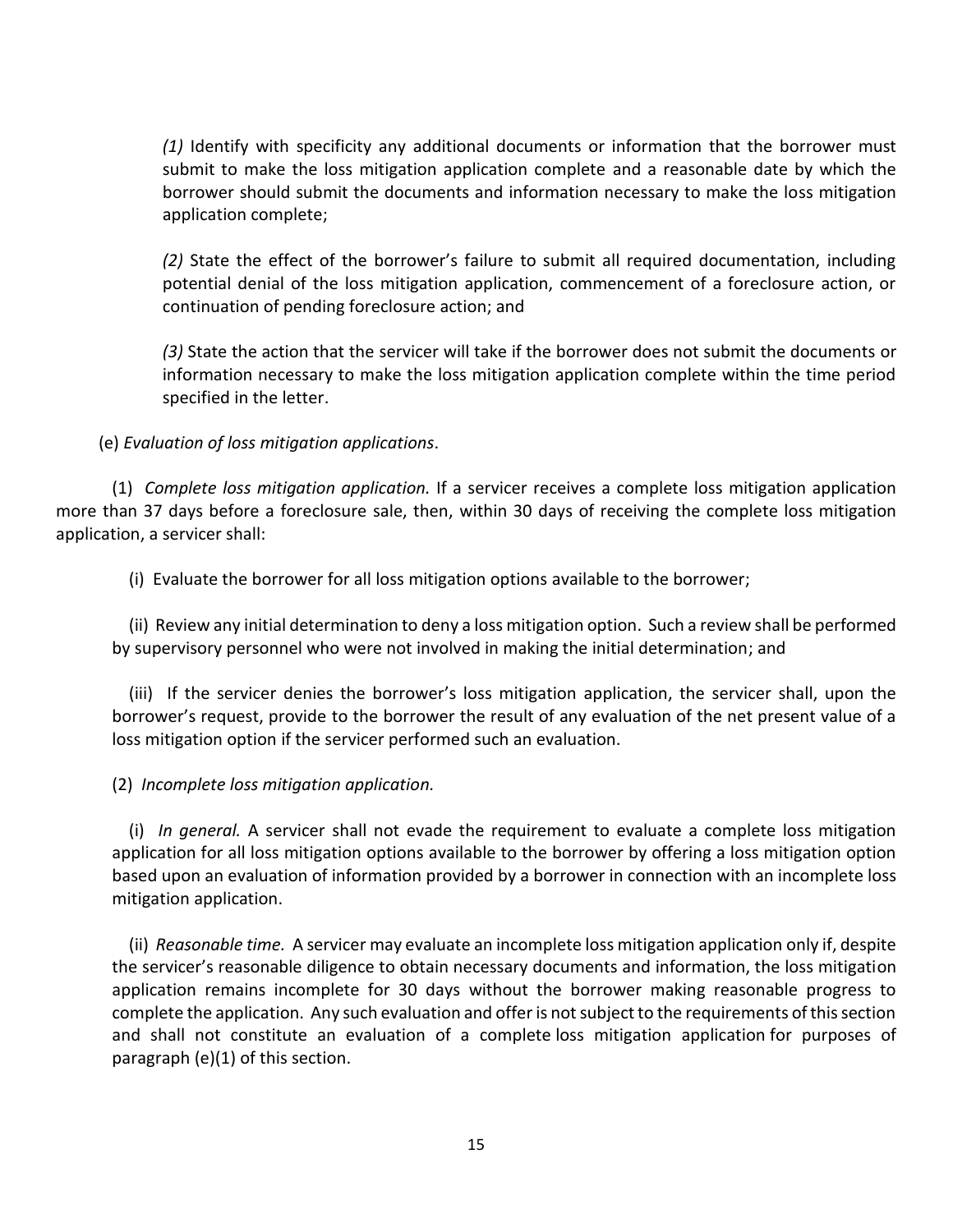(iii) *Facially complete application.* A loss mitigation application shall be deemed to be facially complete at the time that the borrower submits all the documents and information identified by the servicer pursuant to subparagraph (c)(2)(v) of this section or all of the documents and information specified in the notice required pursuant to subparagraph  $(d)(2)(ii)$  of this section. If the servicer reasonably determines that additional information or corrections to a previously submitted document are required to complete the application, the application shall be treated as complete for the purposes of paragraphs (a)(4) and (a)(5) of section 419.10 of this Part until the borrower has been given a reasonable opportunity to complete the application. If the borrower completes the application within this period, the application shall be considered complete as of the date it was facially complete for the purposes of paragraphs (a)(4) and (a)(5) of section 419.10 of this Part and subdivisions (f) and (g) of this section, and as of the date the application was actually a complete loss mitigation application for purposes of paragraph (e)(1) of this section. A servicer that complies with this paragraph will be deemed to have fulfilled its obligation to provide an accurate notice under subparagraph (d)(2)(ii) of this section.

(iv) *Payment forbearance.* Notwithstanding subparagraph (e)(2)(i) of this section, a servicer may offer a short-term payment forbearance program to a borrower based upon an evaluation of an incomplete loss mitigation application. A servicer shall not commence a foreclosure action, and shall not move for foreclosure judgment or order of sale, or conduct a foreclosure sale, if a borrower is performing pursuant to the terms of a payment forbearance program.

(f) *Notice of loss mitigation application determination*.

(1) *Grant of a loss mitigation application.* If a servicer grants a loss mitigation application, it shall provide the borrower with a notice, in writing, that clearly and conspicuously discloses:

(i) the nature of the loss mitigation option being offered to the borrower;

(ii) consistent with subdivision (g) of this section, the amount of time the borrower has to accept or reject the offered loss mitigation option;

(iii) the material terms, costs and risks of the loss mitigation option offered and any material changes the loss mitigation option would make to the borrower's mortgage loan, including but not limited to:

*(a)* changes to the terms of the mortgage loan, to the extent such changes are known to the servicer, after due diligence by the servicer, at the time the notice is provided;

*(b)* a breakdown of the loan balance and an itemization of any fees or charges assessed; and

*(c)* any amounts capitalized and applied to the balance of the mortgage loan.

(2) *Denial of a loss mitigation application.* If a servicer denies a loss mitigation application, it shall provide the borrower with a notice, in writing, that clearly and conspicuously discloses: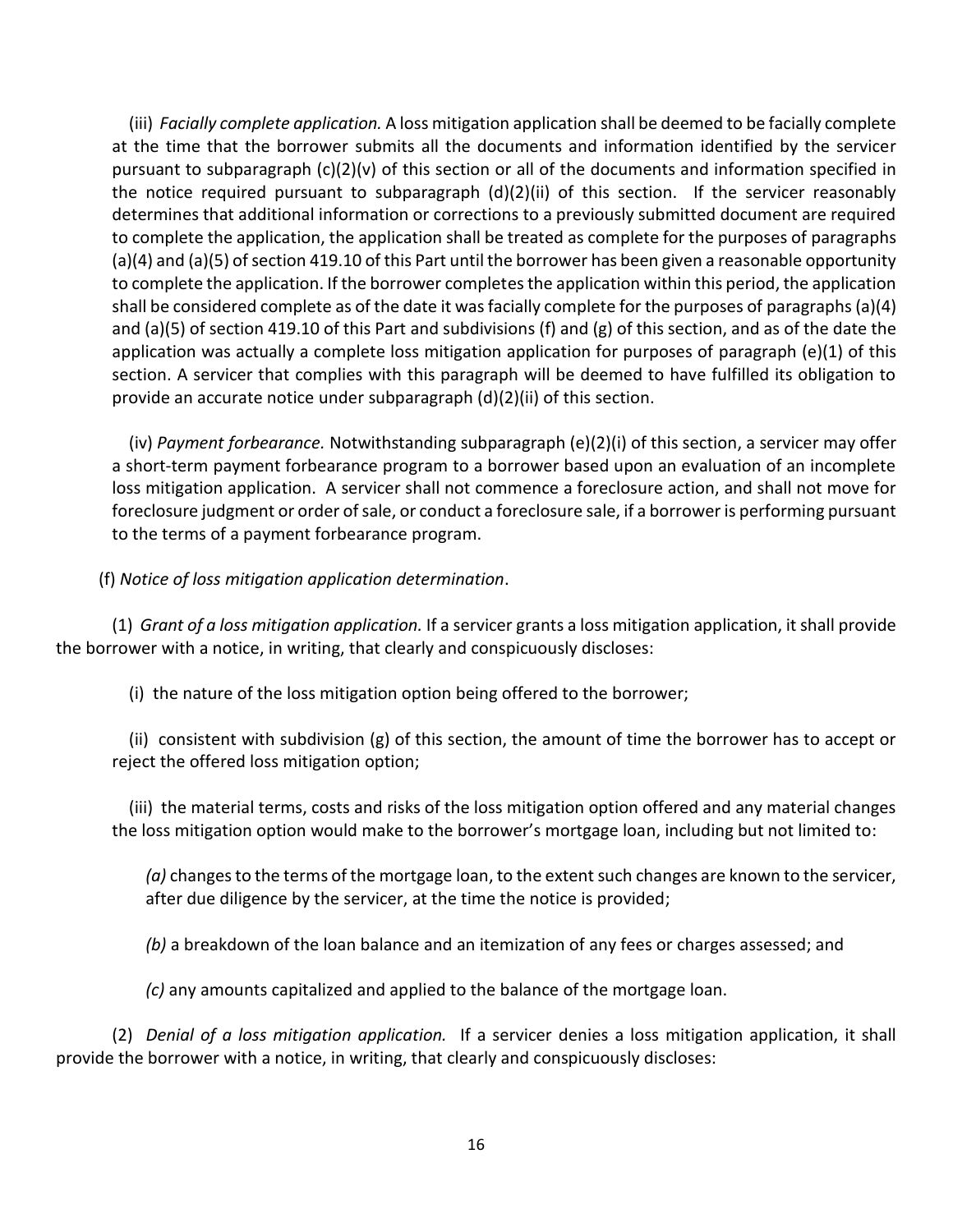(i) consistent with subdivision (h) of this section, that the borrower has the right to appeal the denial of any loan modification option, what the borrower has to do to appeal the denial, and the amount of time the borrower has to file an appeal;

(ii) the specific reasons for the servicer's determination for each such loss mitigation option, instructions on how the borrower can appeal the denial, any other loss mitigation options for which the borrower may be considered, and the following statement, in boldface type and in print no smaller than the largest print used elsewhere in the main body of the denial: If you believe your loss mitigation request has been wrongly denied, you may file a complaint with the New York State Department of Financial Services at 1-800-342-3736 or http://www.dfs.ny.gov; and

(iii) the borrower's right to obtain, upon the borrower's request, the result of any evaluation of the net present value of a loan modification performed by the servicer.

#### (g) *Borrower response to a servicer's offer of a loss mitigation option.*

(1) *In general.* Subject to subparagraphs (g)(3)(ii) and (g)(3)(iii) of this section, if a servicer receives a complete loss mitigation application 90 days or more before a foreclosure sale, the servicer may require that a borrower accept or reject an offer of a trial or permanent loss mitigation option no earlier than 30 days after the loss mitigation option is offered to the borrower. If a complete loss mitigation application is received less than 90 days before a foreclosure sale, but more than 37 days before a foreclosure sale, a servicer may require that a borrower accept or reject an offer of a loss mitigation option no earlier than 7 days after the loss mitigation option is offered to the borrower.

(2) A servicer shall respond to a request for further information concerning a loss mitigation option the servicer offered to a borrower within 5 business days of receiving such a request.

#### (3) *Rejection.*

(i) *In general.* Except as set forth in subparagraphs (g)(3)(ii) and (g)(3)(iii) of this section, a servicer may deem a borrower that has not accepted an offer of a loss mitigation option within the deadline established pursuant to paragraph (g)(1) of this section to have rejected the offer.

(ii) *Trial Loan Modification Plan.* A borrower who does not satisfy the servicer's requirements for accepting a trial loan modification plan, but submits the payments that would be owed pursuant to any such plan within the deadline established pursuant to paragraph (1) of this subdivision, shall be provided a reasonable period of time to fulfill any remaining requirements for acceptance of the trial loan modification plan beyond the deadline established pursuant to paragraph (1) of this subdivision. The servicer shall notify the borrower of any such remaining requirements within 5 business days of receiving such a payment.

(iii) *Interaction with appeal process.* If a borrower appeals a servicer's determination to deny the borrower's loss mitigation application for any loss mitigation option pursuant to subdivision (h) of this section, the borrower's deadline for accepting a loss mitigation option offered pursuant to subparagraph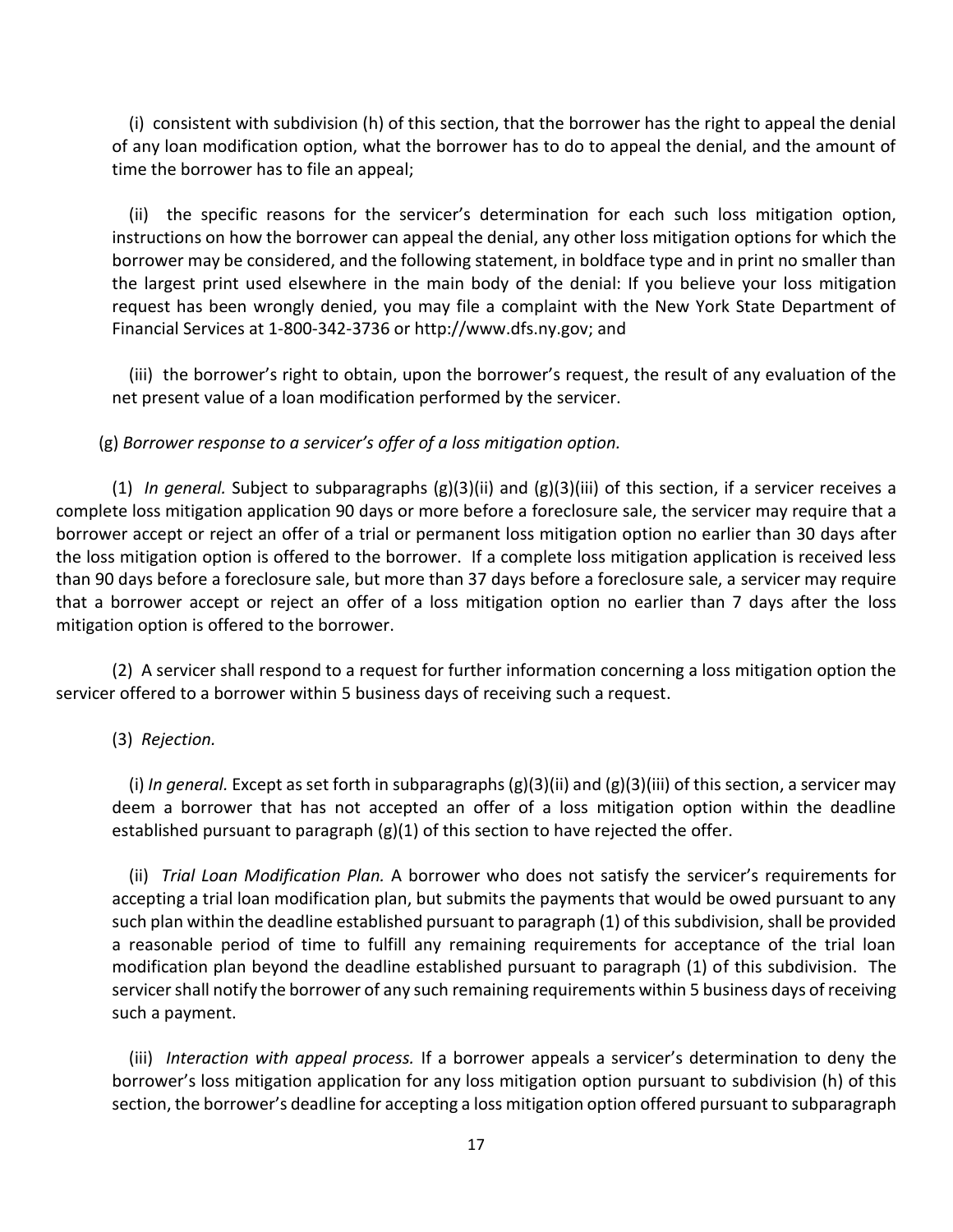(f)(1)(ii) of this section shall be extended until 14 days after the servicer provides the notice required pursuant to paragraph (h)(4) of this section.

(h) *Appeal process*.

(1) *Appeal process required for loss mitigation denials*. If a servicer receives a complete loss mitigation application 90 days or more before a foreclosure sale or before the servicer commences a foreclosure action against a borrower, a servicer shall process an appeal of the servicer's determination to deny a borrower's loss mitigation application for any loss mitigation option.

(2) *Deadlines*. A servicer shall permit a borrower to appeal a denial of a loss mitigation application within 14 days of the date on which the notice required by subparagraph (e)(1)(iii) of this section was postmarked.

(3) *Independent evaluation*. An appeal shall be reviewed by different personnel than those responsible for evaluating the borrower's complete loss mitigation application.

(4) *Appeal determination*. Within 30 days of receiving a timely appeal, the servicer shall provide a notice to the borrower stating the servicer's determination of whether the servicer will offer the borrower a loss mitigation option based upon the appeal and, if applicable, how long the borrower has to accept or reject such an offer or a prior offer of a loss mitigation option. A servicer may require that a borrower accept or reject an offer of a loss mitigation option after an appeal no earlier than 14 days after the servicer provides the notice to a borrower. A servicer's determination under this paragraph is not subject to any further appeal.

(i) *Borrower programs and counseling*. A servicer shall take reasonable steps to ensure that its staff is aware of programs designed to help borrowers avoid foreclosure or resolve delinquency. A servicer shall make available to borrowers who are at least 60 days delinquent and borrowers who the servicer hasreason to believe are experiencing a financial hardship and are in imminent risk of delinquency a list of government approved notfor-profit housing counselors in the homeowner's geographic area as listed on the Department of Financial Services website [\(www.dfs.ny.gov\)](http://www.dfs.ny.gov/) or the Division of Homes and Community Renewal's website [\(www.hcr.ny.gov\)](http://www.nyshcr.org/).

(j) *Waiver of legal claims and defenses*. A servicer shall not require a homeowner to waive legal claims and defenses as a condition of a loan modification, reinstatement, forbearance or repayment plan.

(k) *Servicer Protocols*. A servicer shall maintain a system for servicing delinquent loans that includes at a minimum the following:

(1) An accounting system that promptly alerts the servicer that a mortgage is delinquent;

(2) Procedures for identifying and working with borrowers who are at risk of foreclosure or delinquency in order to help such borrowers, including procedures for making borrowers aware of programs and counseling as set forth above;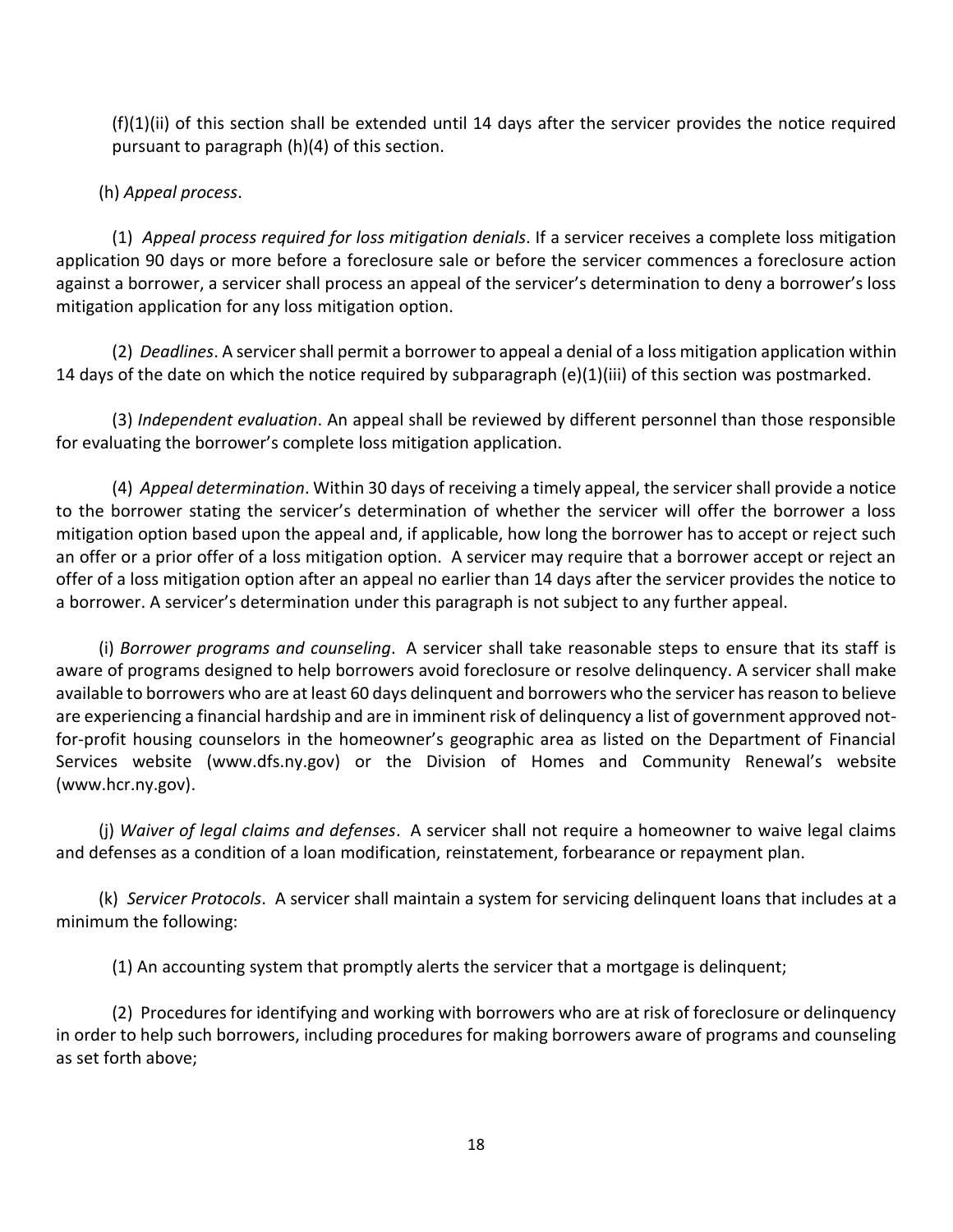(3) Procedures and controls for sending delinquency notices, assessing late fees, handling partial payments, maintaining collection histories, and reporting delinquencies to credit bureaus;

(4) Guidelines for analyzing delinquencies and applicable loss mitigation options in a consistent and systematic manner; and

(5) Procedures for management review and evaluation of decisions regarding appropriate loss mitigation options or commencement of foreclosure actions.

## **§ 419.8 Volume of Servicing Report**

The Superintendent may require each servicer that is either registered or required to be registered with the Superintendent or that is an exempt organization regulated by the Superintendent to compile and submit, within 30 days of the end of each calendar quarter, a report in the format required by the Superintendent, that contains information regarding the servicer's mortgage loans servicing activities.

## **§ 419.9 Books and records and annual reports**

(a) *In general*. This section applies to each servicer that is either registered or required to be registered with the Superintendent or that is an exempt organization regulated by the Superintendent. Each servicer shall:

(1) keep such books and records in a manner that will allow the Superintendent to determine whether the servicer is complying with applicable laws and regulations; and

(2) preserve its books and records for at least three years after making the final entry with respect to any New York mortgage loan being serviced by the servicer, unless a longer period is provided by statute. At a minimum, books and records must provide information regarding:

(i) Loan payments received, disbursements made and the dates of transactions for each account;

- (ii) The principal balance of each loan account;
- (iii) The amount and due date of each loan installment for each loan serviced;

(iv) The servicing history for all mortgage loans serviced by the servicer, including the servicing history of loans acquired from another entity, provided that the servicer is only required to maintain records of any prior servicer of a loan to the extent that such information is reasonably available; and

(v) The servicing of delinquent loans, including loans in foreclosure.

(b) *Telephone and written communications*. The servicer must, for three years, maintain a log of all telephone calls and file of all written correspondence, including fax transmissions and e-mail correspondence, relating to the servicing of each mortgage loan, including, but not limited to communications and correspondence between it and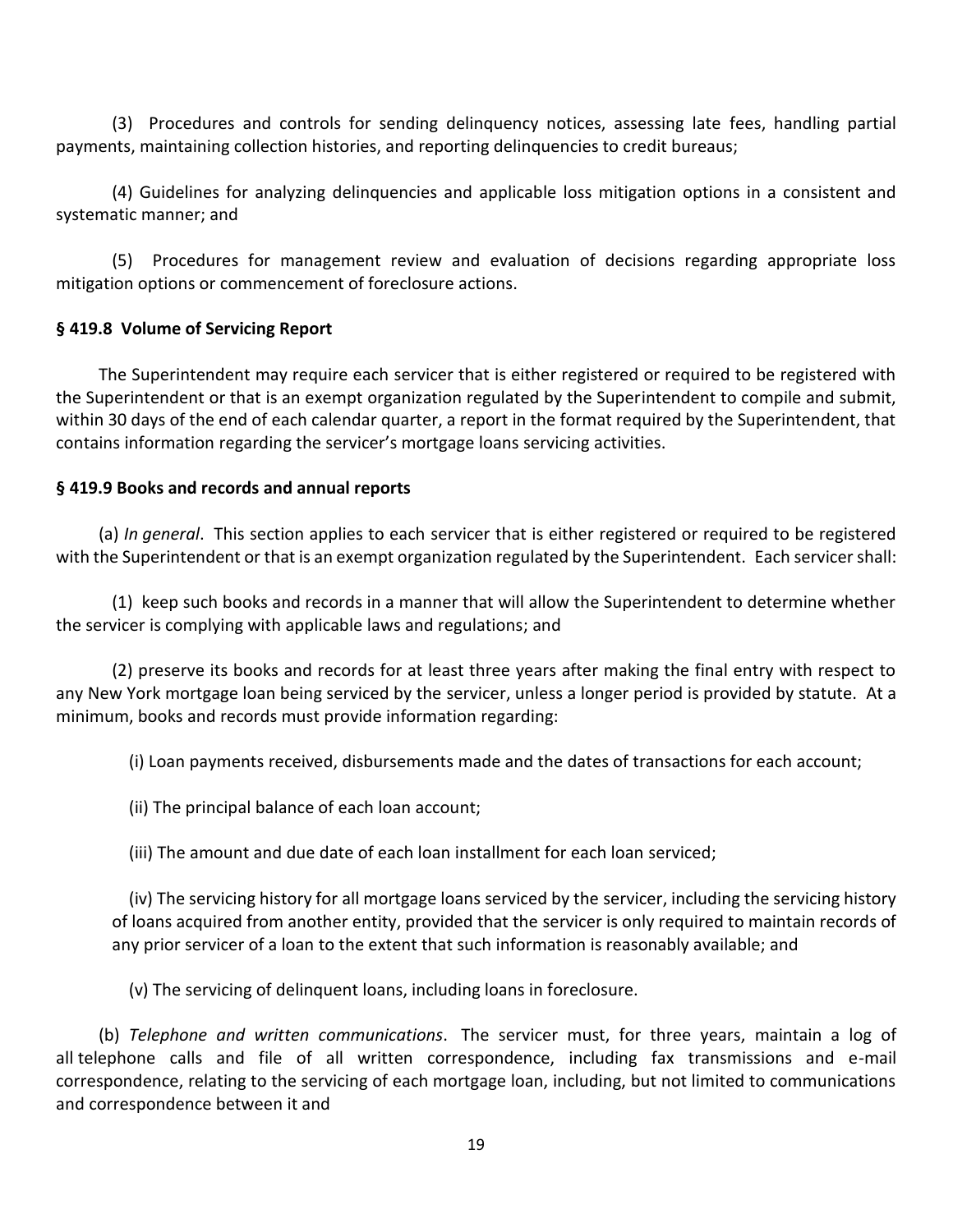- (1) Any previous loan servicer;
- (2) The lender or mortgagee of such loan;
- (3) The holder of the mortgage or person acting on the holder's behalf;

(4) The borrower, including but not limited to all communication and information relating to a complaint and documentation reflecting the date the servicer received the complaint, the name(s) of the servicer personnel assigned to investigate the complaint, the nature of the complaint, the status of the complaint (*e.g.*, open, resolved), and the action the servicer has taken with respect to the complaint; and

(5) A governmental entity.

(c) *Quality control and internal audit function*. The servicer must have internal controls (commensurate with the size and complexity of the servicing operations) which periodically assess the servicer's loan servicing to ensure that servicing standards and procedures are being met. At least annually, the servicer shall conduct an internal risk assessment of all its servicing activity. The servicer shall also conduct periodic audits of payment processing functions to ensure payments are properly credited, including payments remitted to the servicer via certified mail.

(d) *Delinquency and foreclosure reports*. In addition to the quarterly reports required pursuant to section 419.8, the servicer shall collect, maintain and analyze appropriate data on delinquency and foreclosure rates, as well as, its loss mitigation activity to enable it to (1) evaluate the effectiveness of its collection efforts and overall performance of its servicing portfolio and (2) identify discriminatory trends. The servicer shall further determine how this data compares with rates in reports published by the industry, investors and others and analyze significant variances between its data and that found in reports and publications and take appropriate corrective action.

(e) *Quarterly Financial Report and Net Worth Certification*. Within 45 days of the end of each fiscal quarter, the servicer must submit to the Department, in a format, prescribed by the Superintendent, a quarterly financial report and certification of net worth.

(f) *Annual audited financial statements*. Unless the Superintendent in his or her sole discretion determines that other financial information may be substituted, the servicer shall submit an annual audited financial statement as of its fiscal year end to the Department within 90 days of the close of the fiscal year. The financial statement shall be prepared in accordance with generally accepted accounting principles and audited by an independent certified public accountant in accordance with generally accepted auditing standards.

(g) *Annual and other reports*. The Superintendent may require servicers to file other regular or special reports, including reports with respect to mortgage delinquencies and foreclosures, annually or as otherwise requested by the Superintendent. Such reports shall be in a form prescribed by the Superintendent and, except as permitted by the Superintendent, shall be subscribed and affirmed as true under the penalty of perjury.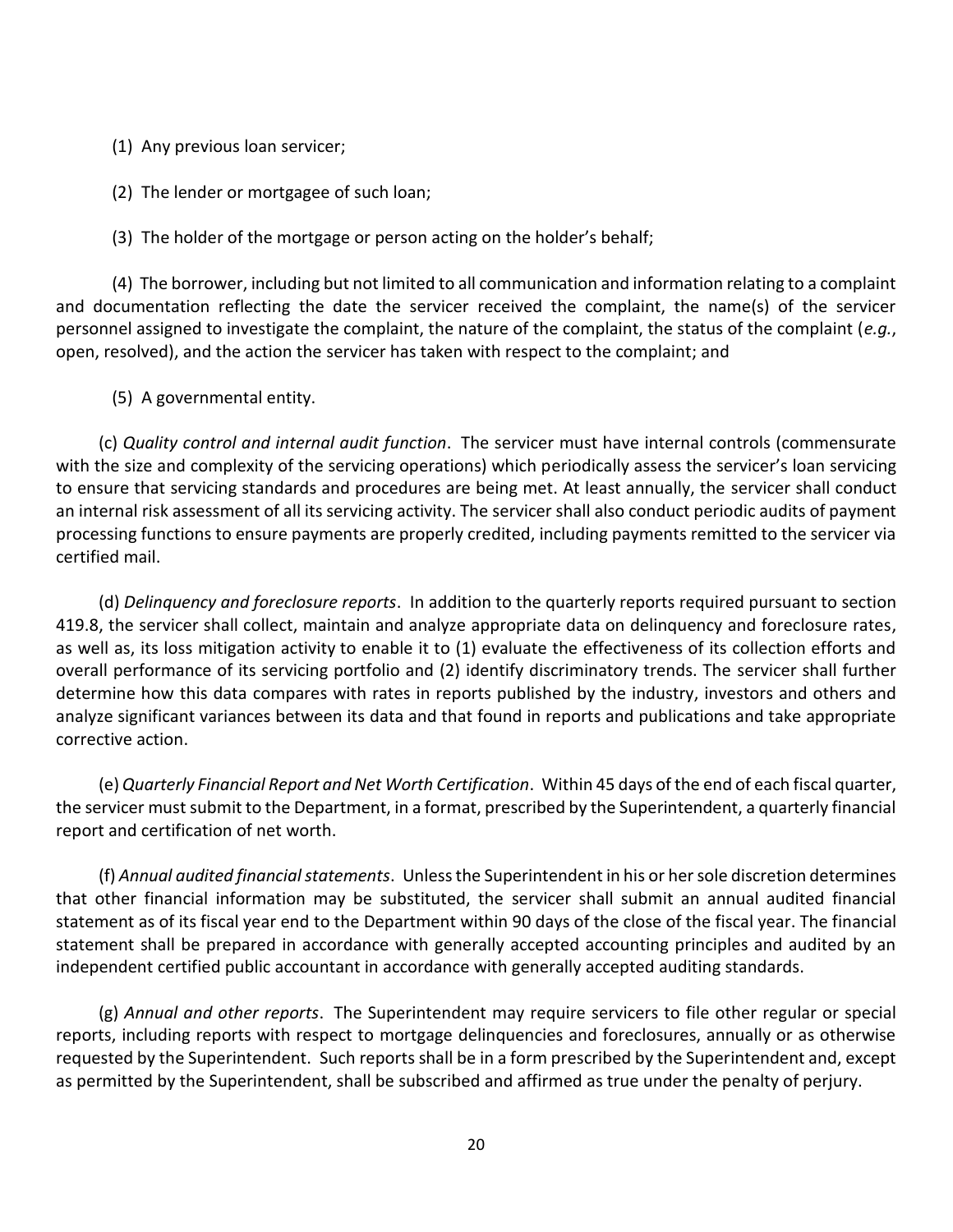## **§ 419.10 Servicing prohibitions & the duty of fair dealing**

(a) A servicer is prohibited from:

(1) engaging in unfair, deceptive or abusive business practices or misrepresenting or omitting any material information in connection with the servicing of a mortgage loan, including, but not limited to, misrepresenting the amount, nature or terms of any fee or payment due or claimed to be due on the loan, the terms and conditions of the servicing agreement or the borrower's obligations under the loan;

(2) requiring funds to be remitted by means more costly to the borrower than a bank or certified check or attorney's check from an attorney's account;

(3) refusing to communicate with an authorized representative of the borrower who provides a written authorization signed by the borrower, provided that the servicer may adopt procedures, not including the collection of the representative's social security number, reasonably related to verifying that the representative is in fact authorized to act on behalf of the borrower;

(4) commencing a residential foreclosure action against a borrower:

(i) if a borrower submits a complete loss mitigation application to a servicer before the servicer has commenced a residential foreclosure action against the borrower, unless:

*(a)* The servicer has sent the borrower a notice pursuant to subdivision (f)(2) of section 419.7 of this Part that the borrower is not eligible for any loss mitigation option and the appeal process in subdivision (h) of section 419.7 of this Part is not applicable, the borrower has not requested an appeal within the applicable time period for requesting an appeal, or the borrower's appeal has been denied;

*(b)* The servicer has complied with subdivision (f)(1) of section 419.7 of this Part and the borrower rejects all loss mitigation options offered by the servicer;

*(c)* The borrower is more than 30 days in default under a trial or permanent modification agreement; or

*(d)* The foreclosure is based on a borrower's violation of a due on sale clause.

(ii) If a borrower submits an incomplete loss mitigation application to a servicer before the servicer has commenced a residential foreclosure action against the borrower, unless the borrower has not provided the servicer with the documents necessary for a complete loss mitigation application within 15 days (excluding legal public holidays, Saturdays and Sundays) after the servicer has provided the notice required by subdivision (d)(2)(ii) of section 419.7 of this Part. A servicer is only required to comply with the requirements of this subparagraph for a single incomplete loss mitigation application for a borrower's mortgage loan.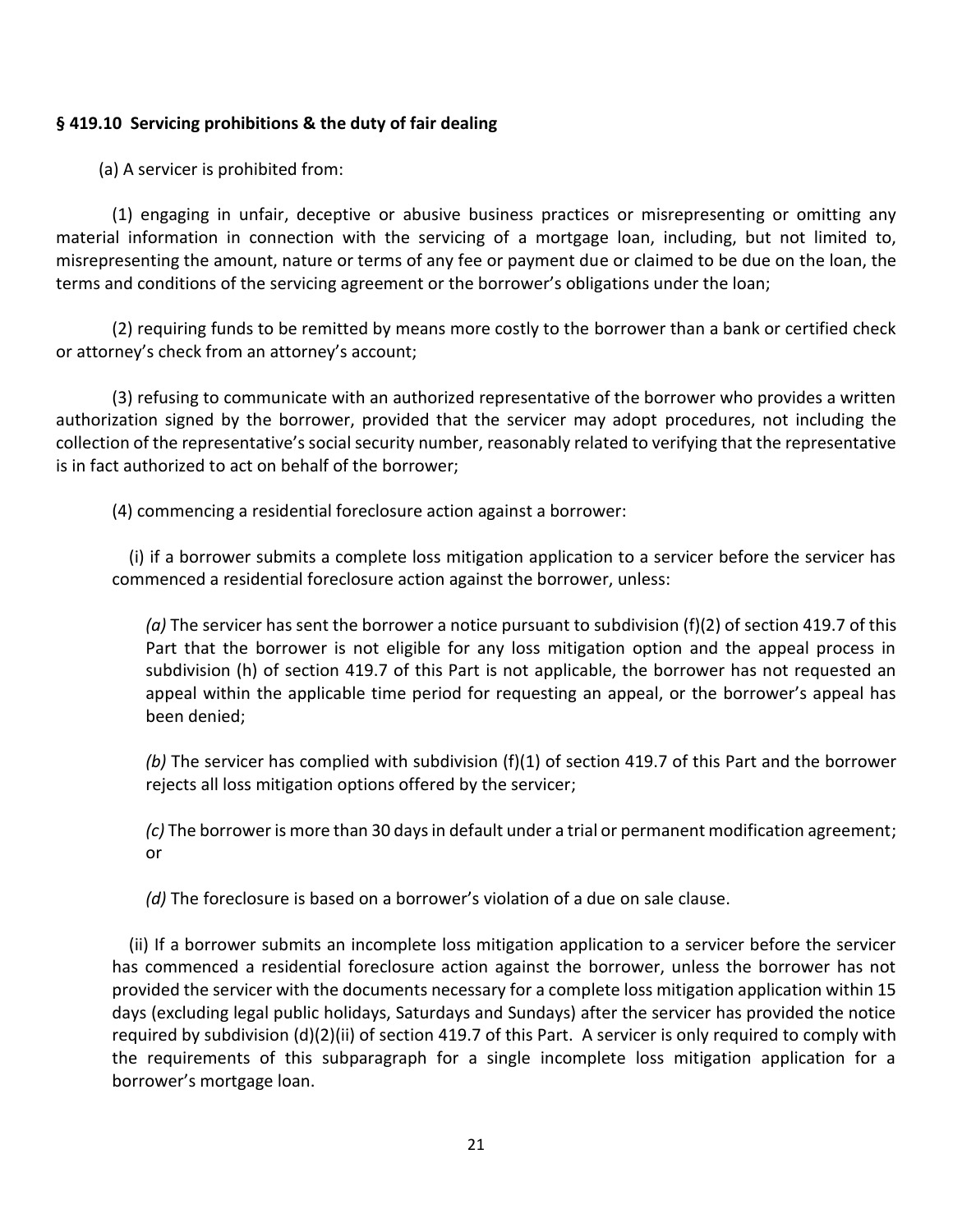(5) moving for a judgment of foreclosure and sale, or conducting a foreclosure sale when:

(i) a borrower is in compliance with the terms of a trial loan modification, forbearance, or repayment plan; or

(ii) a short sale or deed-in-lieu of foreclosure has been approved by all parties (including, for example, first lien investor, junior lien holder and mortgage insurer, as applicable), and proof of funds or financing has been provided to the servicer; or

(iii) a borrower has submitted a complete loss mitigation application after a servicer has commenced a residential foreclosure action against the borrower but more than 37 days before a foreclosure sale, unless:

(*1*) The servicer has sent the borrower a notice pursuant to subdivision (f)(2) of section 419.7 of this Part that the borrower is not eligible for any loss mitigation option and the appeal process in subdivision (h) of section 419.7 of this Part is not applicable, the borrower has not requested an appeal within the applicable time period for requesting an appeal, or the borrower's appeal has been denied;

(*2*) The servicer has complied with subdivision (f)(1) of section 419.7 of this Part and the borrower rejects all loss mitigation options offered by the Servicer; or

(*3*) The borrower is more than 30 days delinquent under a trial or permanent modification agreement.

(6) failing to provide the borrower with the notice required by Real Property Actions and Proceedings Law section 1304 at least ninety days before commencing legal action against the borrower or in the case of a residential cooperative, failing to provide the debtor with the notice required by Uniform Commercial Code section 9-611 at least ninety days before disposing of the debtor's cooperative interest; and

(7) failing to make the filings with the Superintendent as required by Real Property Actions and Proceedings Law section 1306 and in accordance with the rules prescribed by the Superintendent.

(b) A servicer shall act in good faith and deal fairly in its course of dealings with each borrower in connection with the servicing of the borrower's mortgage loan. However, nothing in this subsection shall be considered a derogation of the affirmative duty to negotiate in good faith mandated by New York Civil Practice Laws & Rules Section 3408. This includes, but is not limited to, the duty to:

(1) Safeguard and account for any payment made by or any money belonging to the borrower;

(2) Follow reasonable and lawful instructions from the borrower consistent with the underlying note and mortgage;

(3) Act with reasonable skill, care and diligence;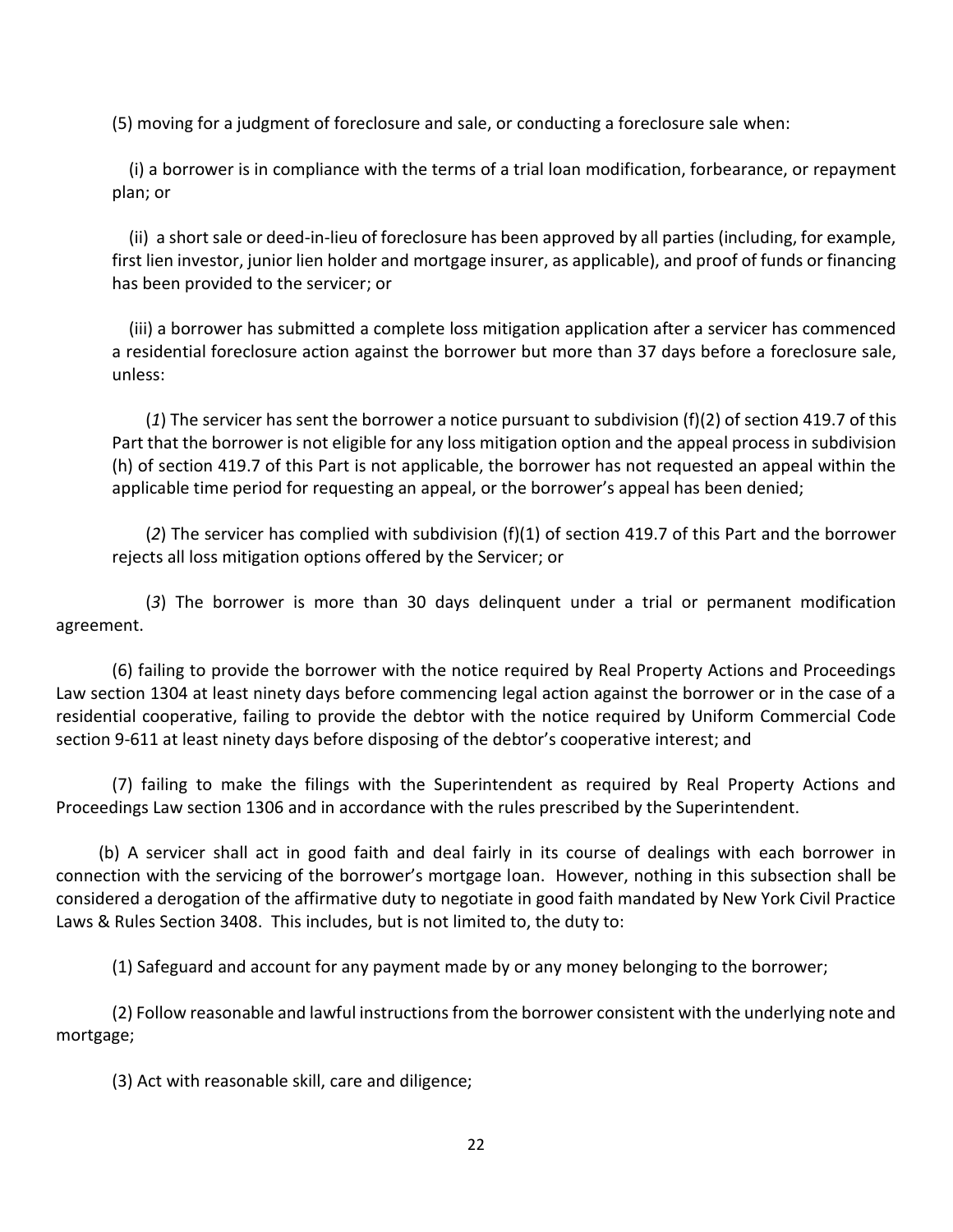(4) Consider alternatives to foreclosure when a borrower demonstrates that he or she is in imminent risk of delinquency on the mortgage loan as a result of a financial hardship or has experienced a financial hardship and is unable to maintain the payment at the current amount required under the mortgage loan or is unable to make up the delinquent payments.

(5) Structure loan modifications to result in payments that are reasonably affordable and sustainable for the borrower at the time the modification is made.

## **§ 419.11 Oversight of third-party providers**

A servicer shall adopt and maintain policies and procedures to oversee and manage third-party providers, including:

(a) A servicer shall perform appropriate due diligence of third-party providers' qualifications, expertise, capacity, reputation, complaints, information systems, document custody practices, quality assurance plans, financial viability, and compliance with licensing requirements and applicable rules and regulations.

(b) A servicer shall require third-party providers to comply with a servicer's applicable policies and procedures and applicable New York and federal laws and rules.

(c) A servicer utilizing third-party providers shall remain responsible for all actions taken by the third-party providers.

(d) A servicer shall clearly and conspicuously disclose to borrowers if it utilizes a third-party provider and shall clearly and conspicuously disclose to borrowers that the servicer remains responsible for all actions taken by third-party providers.

(e) A servicer shall conduct periodic reviews, not less than annually, of each third-party provider the servicer retains. The review shall be conducted by servicer employees who are separate and independent of employees who prepare foreclosure or bankruptcy affidavits, sworn documents, declarations, or other foreclosure or bankruptcy documents. The review shall include:

(1) A review of a sample of the foreclosure and bankruptcy documents prepared by the third-party provider for compliance with applicable New York and federal laws and rules and the accuracy of the facts contained in such documents;

(2) A review of the fees and costs assessed by the third-party provider to provide that only fees and costs that are lawful, reasonable, and actually incurred are charged to borrowers and that no portion of any fees or charges incurred by any third-party provider for technology usage, connectivity, or electronic invoice submission is charged as a cost to the borrower;

(3) A review of the third-party provider's processes to provide for compliance with the servicer's policies and procedures;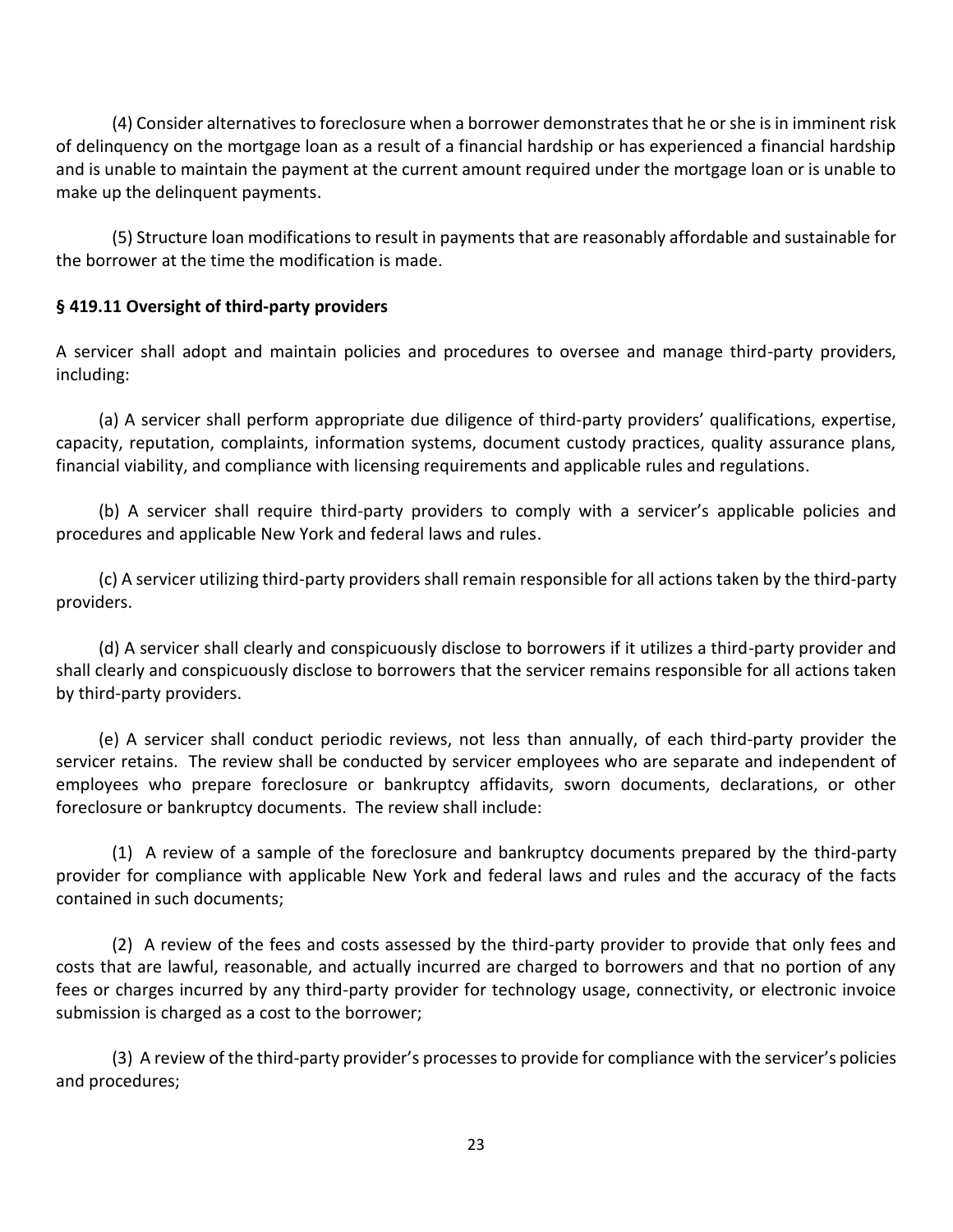(4) A review of the security of original loan documents maintained by the third-party provider;

(5) A review of customer complaints concerning third-party providers; and

(6) A requirement that the third-party provider disclose to the servicer:

(i) Any instance where any party requests the imposition of sanctions or that professional disciplinary action be taken against the third-party provider for misconduct related to the services the third-party provider provides to the servicer, and

(ii) Any imposition of sanctions or professional disciplinary action taken against the third-party provider for misconduct related to the services the third-party provider provides to the servicer.

(f) A servicer shall ensure that all third-party providers have appropriate and reliable contact information for servicer employees who possess information relevant to the services provided by the third-party provider. A servicer shall ensure that foreclosure and bankruptcy counsel have an appropriate servicer contact to assist in legal proceedings and to facilitate loss mitigation questions on behalf of a borrower.

(g) A servicer shall take appropriate remedial steps if a servicer identifies any problems through the review required by subdivision (e) of this section or otherwise, including terminating its relationship with a third-party provider.

(h) A servicer shall develop and implement policies and procedures detailing how the servicer will oversee and communicate with counsel and those with the authority to fully dispose of the case concerning foreclosure proceedings. Such policies shall, at a minimum:

(1) detail how notice will be provided to foreclosure attorneys and trustees regarding a borrower's status for consideration of a loss mitigation option and whether the borrower is being evaluated for, or is currently in, a trial or permanent modification;

(2) ensure that its foreclosure attorneys comply with the requirements of New York Civil Practice Law and Rules Section 3408 with regard to mandatory settlement conferences in residential foreclosure actions; and

(3) A servicer shall develop and implement policies and procedures to ensure that its foreclosure attorneys comply with all applicable legal requirements including all relevant Administrative Orders of the Chief Administrative Judge of the Courts of New York.

### **§ 419.12 Mortgage servicing transfers**

(a) The first monthly statement provided by a transferee servicer to a borrower shall include a copy of the transferee servicer's welcome packet and a payment history containing the information detailed in subdivision (b) of section 419.4 of this Part.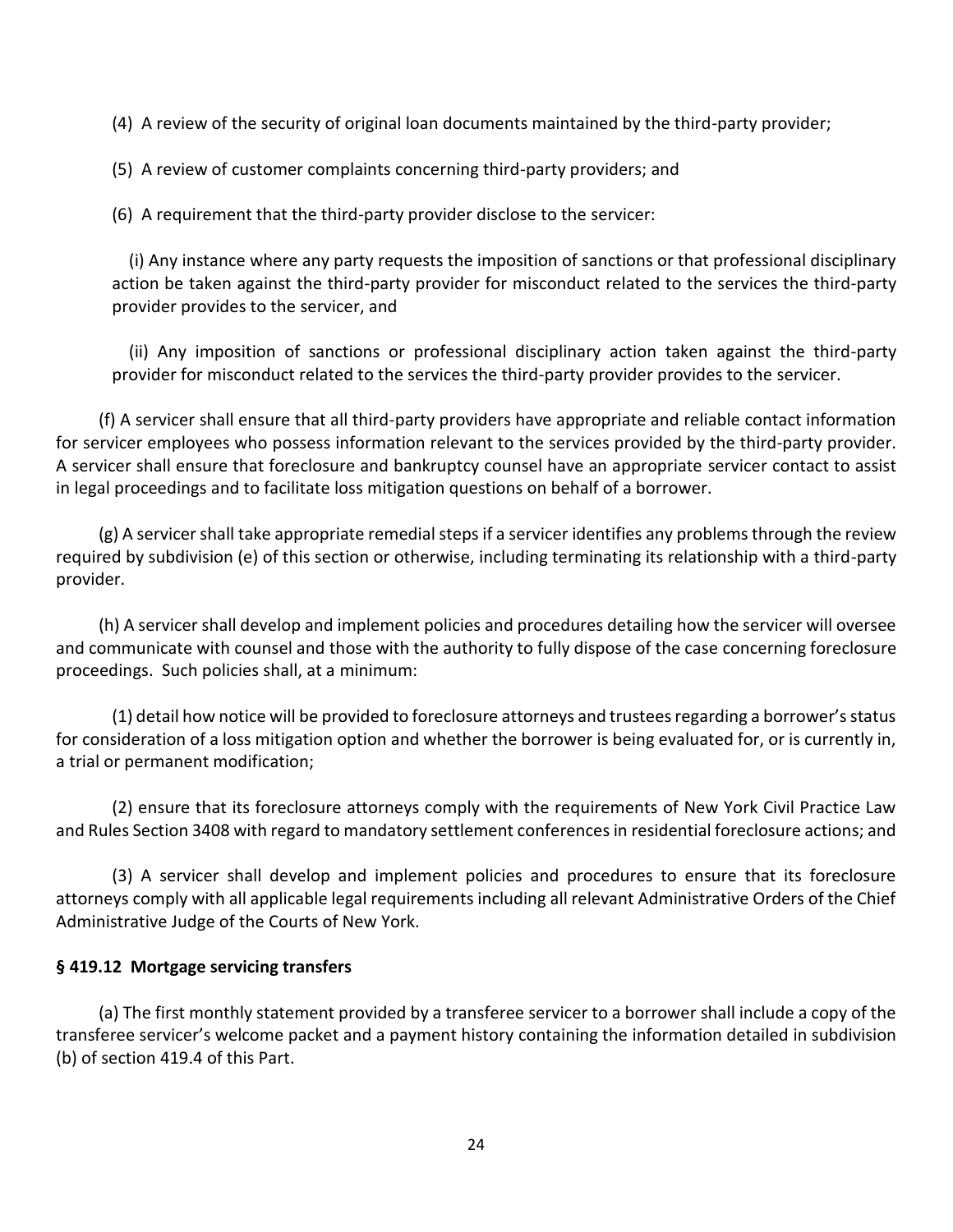(b) A transferee servicer shall allow a borrower that is complying with the terms of a trial loan modification as of the effective date of transfer of the servicing of the borrower's mortgage loan to the transferee servicer to continue making existing trial loan modification payments for the remainder of the trial modification period.

(c) A transferee servicer shall allow a borrower who has successfully completed a trial modification prior to the effective date of transfer of the servicing of the borrower's mortgage loan to the transferee servicer, but who has not yet received permanent modification documents from the transferor servicer, to continue making trial modification payments until the transferee servicer can provide permanent modification documents to the borrower.

(d) A transferee servicer shall not refuse to consider for a loss mitigation option a borrower who was previously denied for a loss mitigation option by a transferor servicer by sole reason of the denial by the transferor servicer.

## **§419.13 Affiliated Relationships**

(a) Within 10 days of entering into an Affiliated Relationship, servicers must provide to each [borrower](https://www.consumerfinance.gov/eregulations/1024-2/2015-18239#1024-2-b-def3) whose mortgage loan is subject to such arrangement, a written disclosure of the nature of the relationship (explaining the ownership and financial interest) between the parties to the arrangement and of an estimated charge or range of charges generally made by such affiliate.

(b) All Affiliated Relationships must be negotiated at market rate and a servicer shall neither give nor accept any fee, kickback or other thing of value pursuant to any Affiliated Relationships other than payments listed in section 419.5 of this Part and:

(1) A return on an ownership interest which does not include:

(i) Any payment which has as a basis of calculation no apparent business motive other than distinguishing among recipients of payments on the basis of the amount of their actual, estimated or anticipated referrals;

(ii) Any payment which varies according to the relative amount of referrals by the different recipients of similar payments; or

(iii) A payment based on an ownership, partnership or joint venture share which has been adjusted on the basis of previous relative referrals by recipients of similar payments.

(2) Bona fide dividends, and capital or equity distributions, related to ownership interest or [franchise](https://www.consumerfinance.gov/eregulations/1024-15/2015-18239#1024-15-c-def1) relationship, between entities in an affiliate [relationship;](https://www.consumerfinance.gov/eregulations/1024-15/2015-18239#1024-15-c-AffiliateRelationship) or

(3) Bona fide business loans, advances, and capital or equity contributions between entities in an [affiliate](https://www.consumerfinance.gov/eregulations/1024-15/2015-18239#1024-15-c-AffiliateRelationship) [relationship](https://www.consumerfinance.gov/eregulations/1024-15/2015-18239#1024-15-c-AffiliateRelationship) (in any direction), so long as they are for ordinary business purposes and are not fees for the referral of [settlement](https://www.consumerfinance.gov/eregulations/1024-2/2015-18239#1024-2-b-SettlementService) service business or unearned fees.